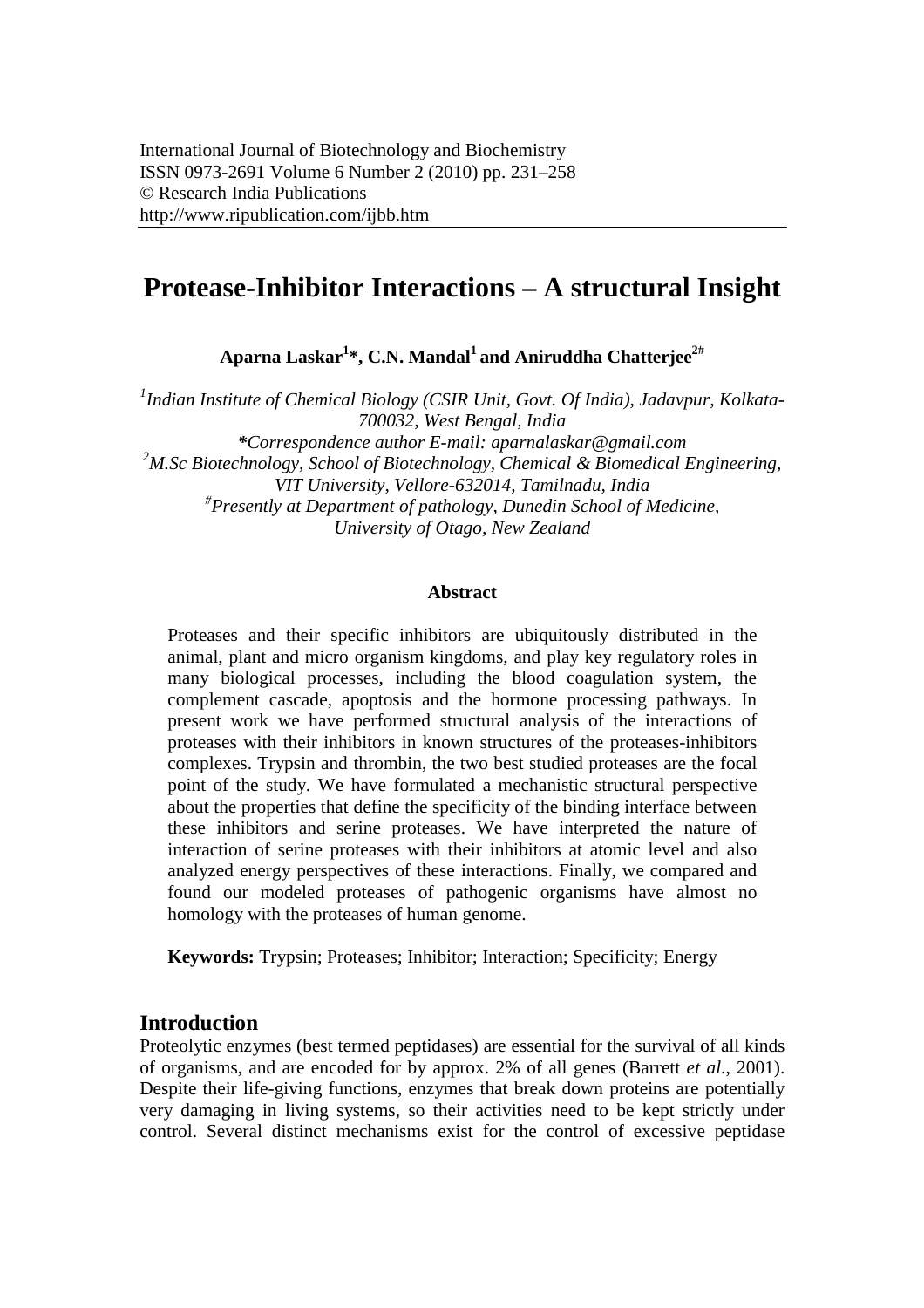activity, important amongst which are the interactions of the enzymes with proteins that inhibit them. It is likely that all of the proteins considered have the potential to attenuate the activities of peptidases both *in vitro* and *in vivo* by the formation of complexes with the enzymes. Valuable proposals have been made as to how one can assess the physiological relevance of an inhibitor (Turk *et al*., 2002). The scientific study of the peptidase inhibitors is nearly as old as that of the peptidases themselves. Hundreds of protein inhibitors of peptidases are now known and they are the subjects of thousands of research communications. The research is driven by the many potential applications of knowledge about the inhibitors in medicine, agriculture and biotechnology. At the most fundamental level, an understanding of the mode of interaction of protein inhibitors with enzymes may suggest novel approaches to the design of synthetic inhibitors for use as drugs. Many naturally occurring inhibitors, such as the anticoagulant hirudin, are being used as the basis of engineered proteins for injection in their own right (De Filippis *et al*., 2002). There are a number of inherited diseases that are attributable to abnormalities in peptidase inhibitors. These include forms of emphysema, epilepsy and hereditary angioneurotic oedema. Netherton syndrome (Lomas *et al*., 2001, Ritchie, B. C 2003, Lehesjoki.A.E 2003, Bitoun *et al*., 2002) such diseases may be susceptible to treatment with the inhibitors administered as drugs, with synthetic inhibitors that take over their function, or with the natural inhibitors made available by gene therapy. Excessive proteolytic activities may well contribute to a number of disease conditions and, again, gene therapy to introduce inhibitors is under consideration (Krol *et al*., 2003 and McKay *et al*., 2003). In agriculture, genetically modified crop plants expressing inhibitors of the digestive enzymes of their insect pests are already under study (Telang *et al*., 2003). This active field of research generates a rapid flow of information, but the storage and retrieval of all the new information that is being obtained about the peptidase inhibitors are handicapped by difficulties of nomenclature.

In what was perhaps the most significant review that has been written on the peptidase inhibitors, (Laskowski, M., Jr. and Kato, I.1980) deplored the confusion of nomenclature that existed in the field in 1980. They pointed out that inhibitors are commonly discovered by their activity against readily available enzymes, most commonly trypsin, chymotrypsin or subtilisin, and then are named after the source organism or tissue, as '*Streptomycin* subtilisin inhibitor' or 'pancreatic trypsin inhibitor'. Such names give no clue to the relationships of the inhibitors, and make it difficult to know whether information that is available about the mechanism of action of one inhibitor can correctly be applied to another. It was evident to (Laskowski, M., Jr. and Kato, I.1980) that peptidase inhibitors could best be classified in their homologous families, but the sequence information then available allowed only about a dozen families to be recognized. The names used for peptidase inhibitors have not improved since 1980, but there is now a wealth of sequence data for these proteins, and the time seems right to make a new attempt at a systematic classification of them.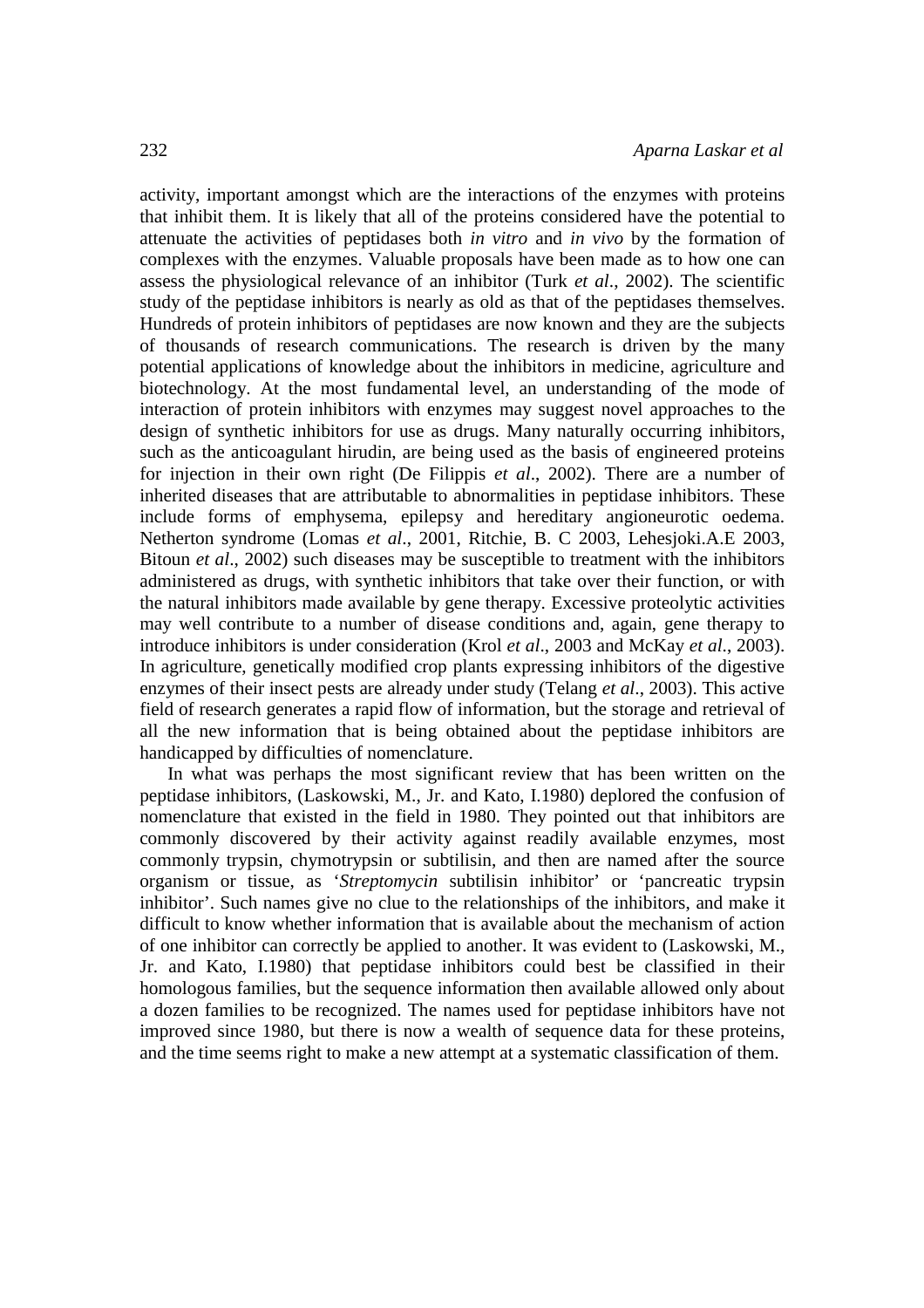## **Clans of Inhibitors**

A clan of peptidase inhibitors contains all the modern-day inhibitors that have arisen from a single evolutionary origin of inhibitors. It is a group of inhibitors in one or more families that show evidence of their evolutionary relationship by their similar tertiary structures. Each clan of inhibitors has a two-letter identifier, in which the first letter is "I".



**Figure 1:** Distribution of inhibitor families throughout the super kingdoms of cellular organisms.

#### **Specificity of serine protease-inhibitor interactions**

Trypsin and chymotrypsin are both serine proteases. The two enzymes have high sequence identity and their tertiary structures are very similar. In the chymotrypsin index, His-57, Asp-102, and Ser-195 form the catalytic triad, residues 189–195, 214– 220, and 225–228 form the primary substrate-binding pocket called S1 binding pocket (Ma *et al*., 2005). Residues 185–188 and 221–224 form two loops near the S1 pocket, called L1 and L2, respectively. Catalytic mechanisms of these two proteases are similar, but their substrate specificities are different. Trypsin favors basic residues like lysine and arginine; chymotrypsin favors aromatic residues like phenylalanine, tyrosine, and tryptophan. The S1 binding pocket in trypsin and chymotrypsin are almost identical in primary sequences and backbone tertiary structures. An important difference is that residue 189 is a negatively charged Asp in trypsin and a polar Ser in chymotrypsin. This residue lies at the bottom of the S1 binding pocket and determines different S1 pocket chemical properties. This difference was once used to explain the different specificity of trypsin and chymotrypsin. But the mechanism is not that simple other residues are also involved in the specificity of enzyme-inhibitor interactions (Ma *et al*., 2005).

Residue Asp-189 plays an important dual role in trypsin; it defines the primary specificity for Arg side chains. This role is shared by other proteases with trypsin-like specificity. Replacement of Asp-189 with Ala, Asn, Glu, and Ser drastically reduces the specificity toward substrates carrying Arg or Lys at P1, whereas it has little or no effect toward the hydrolysis of substrates carrying Phe at P1. These findings confirm the important role of Asp-189 in substrate recognition by trypsin like proteases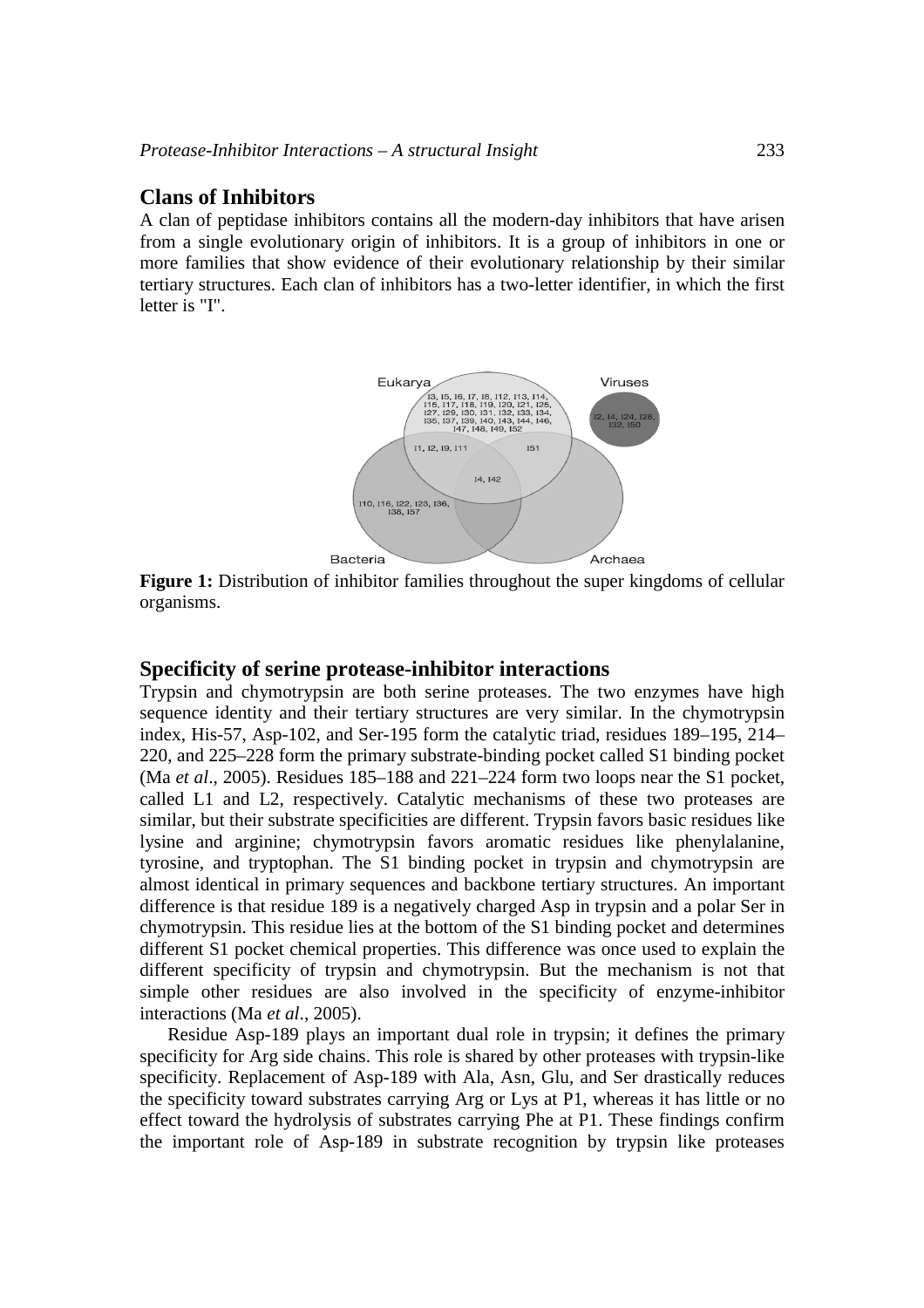(Prasad *et al*., 2004). Specificity of thrombin-like serine proteases is usually categorized in terms of the P1-S1 interaction. The S1 site is a pocket adjacent to Ser-195, formed by residues 189-192, 214-216, and 224-228. Specificity pocket is usually determined by the residues at positions 189, 216, and 226 (Perona, J. J. and Craik, C. S. 1995, Czapinska, H. and Otlewski, J.1999). For example, the specificity of chymotrypsin correlates with the hydrophobicity of the P1 residue, with P1-Phe preferred over Ala (Knowles 1965). The combination of Ser-189, Gly-216, and Gly-226 create a deep hydrophobic pocket in thrombin that accounts for this specificity (Blow, D. M. 1997). Asp-189, Gly-216, and Gly-226 create a negatively charged S1 site that accounts for trypsin's specificity for substrates containing Arg or Lys at P1 (Huber *et al*., 1974). Elastase prefers substrates with small aliphatic residues at P1; the S1 site of elastase is smaller than the S1 sites of chymotrypsin and trypsin due to the presence of Val-216 and Thr-226 (Shotton, D. M. and Watson, H. C. 1970).

The active site of thrombin is occluded by the B and C insertion loops, which impede docking of macromolecular substrates and inhibitors to the active site pocket. These insertion loops are unique to thrombin. In the crystal structure of thrombin, Tyr60a, Pro60b, Pro60c, and Trp60d of the B-insertion loop form a lid over the S2 specificity pocket of thrombin. There are also several variant residues in the extending binding pockets of thrombin and factor Xa that can influence specificity of these enzymes in their reactions with antithrombin. Residue 192, at the base of the active site pocket, is another variant residue that is known to influence the S3 specificity of thrombin, factor Xa, and other coagulation proteases. The critical role of Glu-192 in restricting the reactivity of thrombin with the serpin,  $\alpha_1$ -antitrypsin, and the Kunitz inhibitors, bovine pancreatic trypsin inhibitor and tissue factor pathway inhibitor is well studied (Rezaie, A. R.1998).

A virus (HAV) 3C peptidase was the first structure identified for a viral 3C enzyme that exhibited the three-dimensional fold of the chymotrypsin family of serine peptidases but had a cysteine sulfur atom instead of the serine oxygen as the nucleophile. The structure of HAV 3C was unusual in that the Asp residue expected as the third member of the catalytic triad did not interact with the general base His (James, M. N 2006**).** The 3Cpro is distinguished from most other proteases by the fact that it has a cysteine nucleophile but with a chymotrypsin-like serine protease folding. This unique protein structure together with its essential role in viral replication made the 3Cpro an excellent target for antiviral intervention. (Wanga, Q. M. and Chen, S. H. 2007)

Computational methods are needed to exploit the structural information to understand specific molecular recognition events and to elucidate the function of the target macromolecule. This information should ultimately lead to the design of small molecule ligands for the target, which will block/activate its normal function and thereby act as improved drugs.

#### **Materials and Methods**

In this work we have focused on the studies of the interactions of proteases with their inhibitors in known structures of the proteases-inhibitors complexes. For this purpose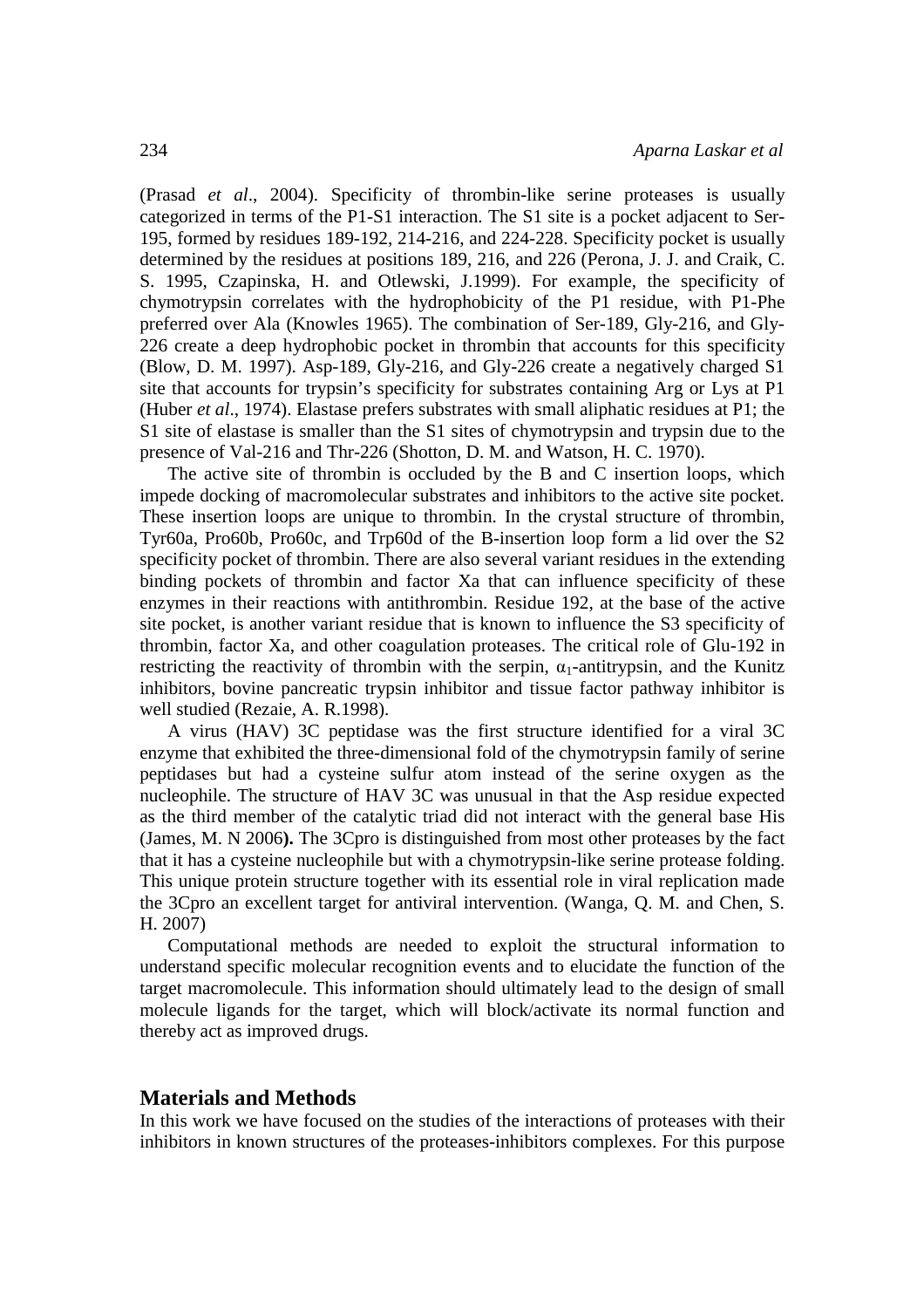we focused our attention on two well-studied proteases, trypsin and thrombin, with large number of known structures of the complexes. The protein data bank files were downloaded as listed in Table.I for thrombin and in Table. II for trypsin.

**Table I**: The list of experimental structures of the complexes of thrombin with the inhibitors, which were used for superposition and analysis of enzyme-inhibitor interactions.

| PDB CODE         | Source      | Inhibitor                                          |
|------------------|-------------|----------------------------------------------------|
| 1A2C             | Homosapiens | Aeruginosin298-A                                   |
| 1A4W             | Homosapiens | 2EP:2-ethylpiperidinekth2-ketothiazole             |
| 1A5G             | Homosapiens | BIC:4-amino-4-benzyl-5-oxo-1,6-diazabicyclo[4.3.0] |
|                  |             | nonane-7-carbaldehyde                              |
| 1AY6             | Homosapiens | HHO:[1-(hydroxymethyleneamino)-8-hydroxy-octane]   |
| 1BA8             | Homosapiens | Hirugen, CVS1578                                   |
| 1C <sub>A8</sub> | Homosapiens | 3GA:[3-piperidyl-n-guandino-l-alaninal]            |
| 1FPC             | Homosapiens | EPI:[4-ethylpiperidine]                            |
| 1H8D             | Homosapiens | HirudinI, Lepirudin                                |
| 1H8I             | Homosapiens | HirudinI, LepirudinTys                             |
| 1LHC             | Homosapiens | $DP7[AC(D)$ phe-pro-boro-arg-OH]                   |
| 1LHD             | Homosapiens | $DI2[AC-(D)$ phe-pro-borolys-OH]                   |
| 1LHG             | Homosapiens | $DI5[AC-(D)$ phe-pro-borohomoornithine-OH]         |
| 1PPB             | Homosapiens | Chloro Methyl Ketone                               |
| 1TMT             | Homosapiens | CGP50,856 (synthetic)                              |
| 1TOM             | Homosapiens | MIN: Methyl-Phe-Pro-Amino-Cyclohexylglycine        |
| 1UMA             | Homosapiens | IN2: [N,N-Dimethylcarbamoyl-Alpha Azalysine]       |
| 1UVS             | Homosapiens | BM12.1700                                          |

**Table II:** The list of experimental structures of the complexes of trypsin with the inhibitors, which were used for superposition and analysis of enzyme-inhibitor interactions.

| 111101 ac 110113.<br>PDB CODE | Source            | Inhibitor                                               |
|-------------------------------|-------------------|---------------------------------------------------------|
| 1AQ7                          | Bos taurus        | Aeruginosin 98-B                                        |
| 1AZ8                          | Bos taurus        | BIS-Phenylamidine Inhibitor                             |
| 1EJM                          | Bos taurus        | <b>BPI</b> Aprotinin                                    |
| 1JRS                          | <b>Bos taurus</b> | Leupeptin                                               |
| 1MTW                          | <b>Bos taurus</b> | $DX9:(+)$ -2-[4-[((s)-1-acetimidoyl-3-pyrrodinyl) oxy]- |
|                               |                   | 3-7-amidino-2-napthyl) propionic acid                   |
| 1QL8                          | Bos taurus        | ZEN: [4-(6-Chloro-Naphthalene-2-sulfonyl)-              |
| 1TPP                          | Bos taurus        | APPA: (p-amidino-phenyl-pyruvate)                       |
| 1TPA                          | Bos taurus        | <b>BPTI:</b> Bovine Pancreatic Trypsin Inhibitor        |
| 1TYN                          | Bos taurus        | CTA: [cyclotheonamide A]                                |
| 1XUF                          | Bos taurus        | BAZ:BIS(5-amidino-benzimidazolyl) methane zinc          |
| 3PTB                          | Bos taurus        | Benzamidine                                             |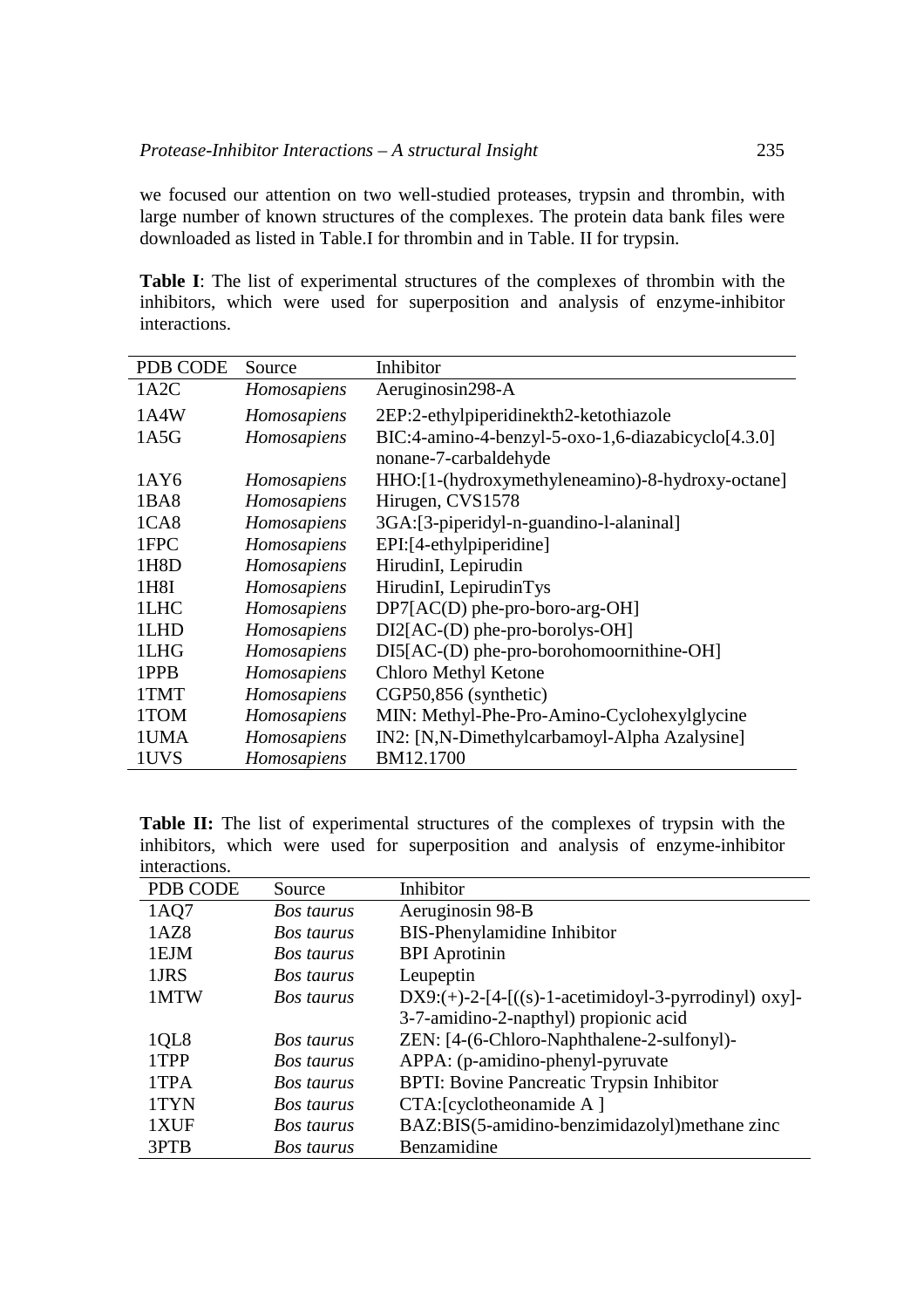## **Structural superposition of protease along with the inhibitors**

All the structures (Table.I) of a selected set of thrombin, containing the inhibitor bound at their active sites, were superposed with a reference structure a structure of thrombin (1A2C) using our in-house software, MODELYN, with respect to all the  $C\alpha$ atoms of the proteases common to both the structures. This process led the superposition of the inhibitor bound to these enzymes allowing us to analyze the common areas of the inhibitors participating in the interaction. Similarly, another set of structures (Table.II) for another well-known protease, trypsin and superposition was done on its x-ray structure  $(1A07)$ .

## **Identification of the atoms involved in the interactions**

Distances of all the atoms of the inhibitor within the interacting distance of  $4 \text{ Å}$  were calculated using MODELYN. This helped us to identify the atoms involved in protease-inhibitors interactions. The nature of chemical forces involved in binding was analyzed using these data.

# **Analysis of hydrogen-bonding pattern and calculation of interactions energies**

Hydrogen bonds between the protease and inhibitors were calculated using InsightII software to identify the atoms involve in hydrogen bonding. Complexes with the modeled structures were predicted by repeated energy minimization and molecular dynamics.The DOCKING module of InsightII was used to calculate the free energy of interactions between the proteases and their inhibitors both in water and protein water environment.

# **Calculation of free energies of inhibitor binding,** Δ*G (***bind)**

The free energy of binding,  $\overline{\Delta G}$  (bind), was calculated according to linear interaction energy (LIE) method developed by Aqvist and Samuelsson (1994) and subsequently used for characterization protein ligand interactions (Luzhkov ). The equation is given below:

$$
\Delta G \text{ (bind)} = \alpha \Delta \quad V_{1-s}^{\text{vdW}} + \beta \Delta \quad V_{1-s}^{\text{el}}
$$

where  $V_{1-s}$ <sup>vdW</sup> and  $V_{1-s}$ <sup>el</sup> denote the Lenard-Jones and electrostatic interactions between the ligand and its surroundings. The symbol,  $\Delta$ , denotes the difference between the energies of the ligand in the protein-water and water environments. The values of  $\alpha$  and  $\beta$  were taken as 0.16 and 0.5 respectively as used for inhibitor binding to the Plasmepsin IV, a protease from *Plasmodium falciparum* (Luzhkov, *et al*., 2006). The Lenard-Jones and electrostatic interactions were calculated using the DOCKING module of InsightII.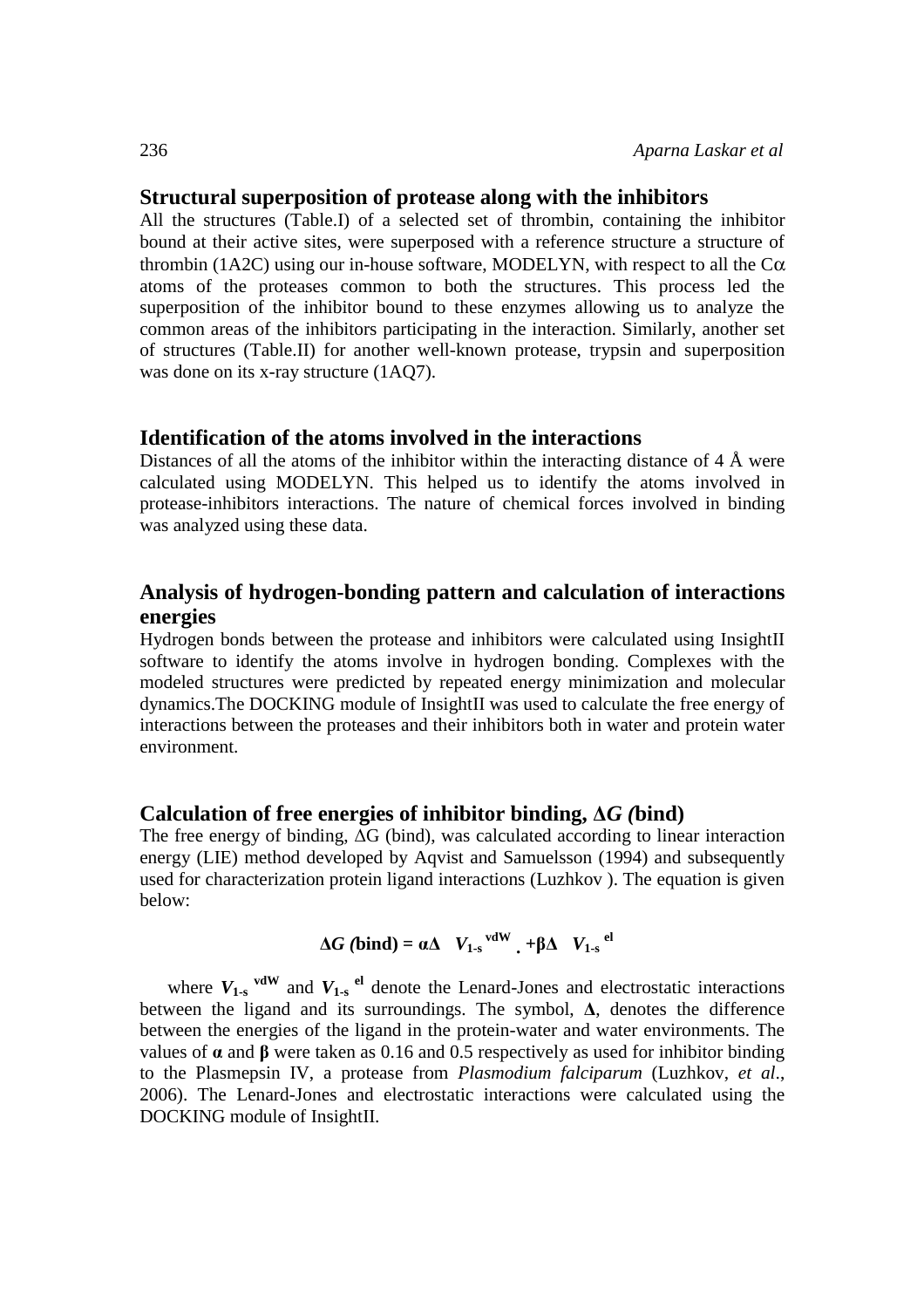# **Results and Discussion**

### **Interaction of Thrombin with its Inhibitors Common inhibitor binding pockets**

In search of the common inhibitor binding pockets of thrombin, sets of experimental structures with bound inhibitors (Table.I) were selected. All the enzyme structures containing the bound inhibitor was superposed with respect to all the corresponding Cα atoms common to both the enzymes of complexes. This led to indirect superposition of all the inhibitors sitting in the specificity pockets of the enzyme. The mutually superposed structures of thrombin showed a deviations (RMSD) ranging from 0.25 to 0.53Å. These deviations are partly due to differences in the 3-D structure determinations in different experimental conditions at different laboratories and partly due to influence of inhibitor binding on the enzyme structures. Hence, such deviations are in a reasonable limit of around 0.5Å.



**Figure 2:** Superposed structures of the inhibitors of thrombin: (A) all the superposed inhibitors in their complete structures in stick representations; (B) shows the structures of only those inhibitors which are very compactly fits into the active site in stick representations;  $(C \& D)$  respectively show the front and back view of the composite surfaces of the superposed inhibitors in space-filling representations, which is colored by electrostatic potentials on the surface, Blue colour represents positive, red negative and white neutral electrostatic potentials. The back view was obtained by rotating the structures by 180° along the y-axis.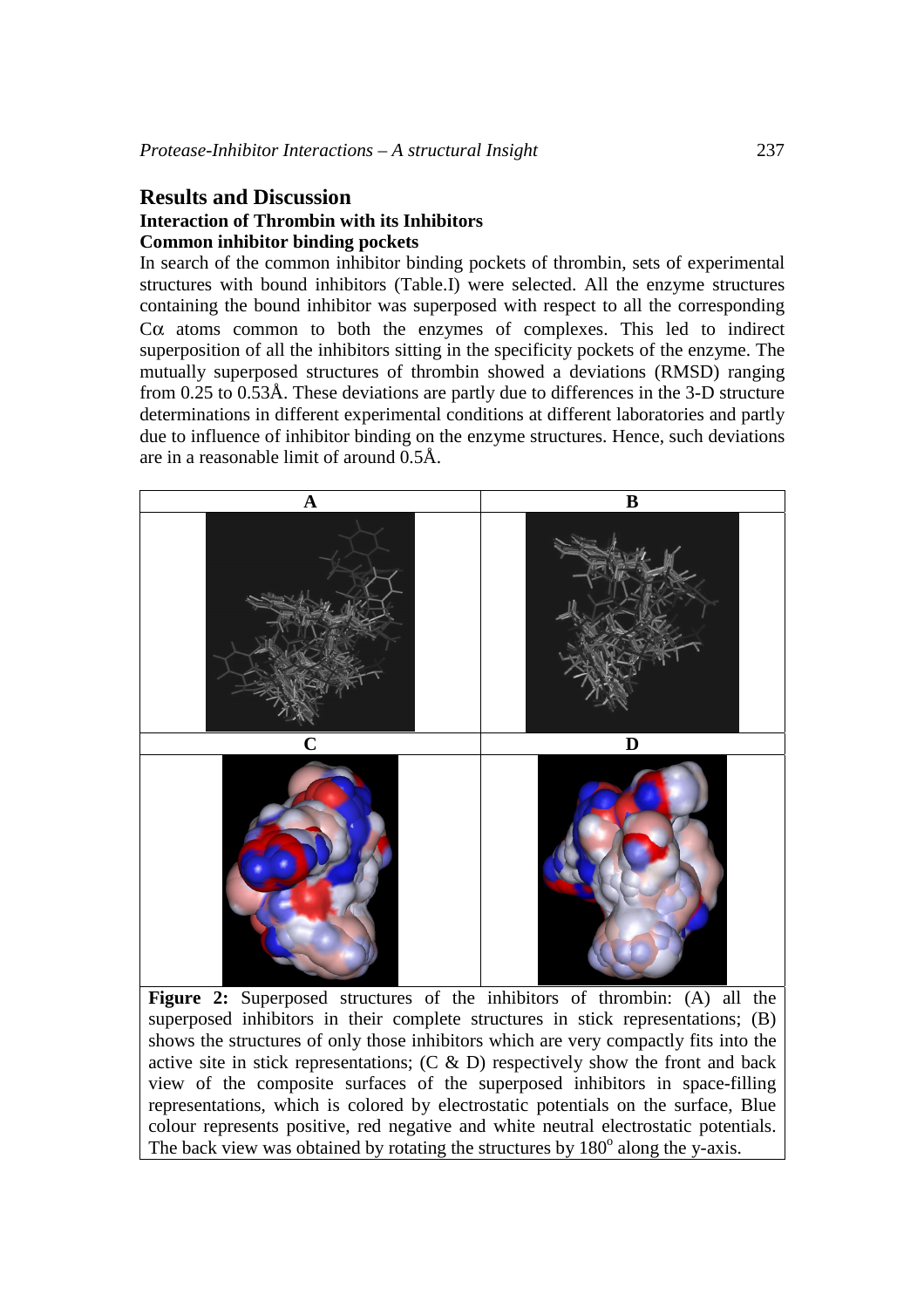Fig.2A shows the multiple structural alignments of all the inhibitors involve in enzyme binding. It may be noted that all the inhibitors ensembles in a common space giving the replica of the binding site. Only three enzymes had some groups extended out side the common core of the rest of the inhibitors.

When these inhibitors were taken out of the ensemble the superposed inhibitors occupied a very compact space (Fig.2B), resembling the complementary space of the binding pocket. The composed surfaces of these inhibitors and their electrostatic potentials are shown in Fig.2C & D. The complimentary surfaces show patches of varied electrostatic potentials, some patches of strong positive (blue), negative (red) and neutral segments (white or mixed). This reflects the composite chemical nature of the binding pocket on the protease, thrombin. It is well known that the proteaseinhibitor interactions are mediated through a number of sites and sub-sites on the enzyme (Hedstrom, L. 2002). Therefore, we identified all the atoms of the enzyme as well as on the inhibitors, which are in close proximity of the experimentally determined structures of the selected set complexes.

Table.III presents the atoms involved in the interaction of the inhibitors with thrombin in reference to the specificity pockets S1 and S2. The interaction between two atoms, which are in close proximity are said to be polar when both the partners are polar in nature which have either hydrogen bonding, dipole-dipole or chargecharge interactions. The S1 site of thrombin contains Asp-189 as the key specificity determining group; the other two residues in S1 pocket, Gly-216 and Gly-226 (14, 15) are essential for maintaining the conformation around the pocket and providing space to accommodate the complementary groups. Examination of atoms interacting at the S1 site as shown in Table. III reveals the polar nature of the interactions. These findings would help in the process of rational inhibitor design to incorporate groups with proper polarity.

| <b>PDB</b><br>Code | Atoms in S1 (AA: D-189, G-216, G-<br>226) specificity site; polar<br><b>interactions</b> |                  | Atoms in S2 (Y-60A, P-60B, P-<br>60C, Y-60D) specificity site;<br>non-polar interactions |                  |  |
|--------------------|------------------------------------------------------------------------------------------|------------------|------------------------------------------------------------------------------------------|------------------|--|
|                    | <b>Enzyme</b>                                                                            | <b>Inhibitor</b> | <b>Enzyme</b>                                                                            | <b>Inhibitor</b> |  |
| 1A4W               | 189:CG                                                                                   | 350:NE2          | 60A:OE                                                                                   | 373:CM1          |  |
|                    | 189:OD1                                                                                  | 350:NE2          | 60D:CE3                                                                                  | 377:C5           |  |
|                    | 189:OD21                                                                                 | 350:NE2          | 60D:CE3                                                                                  | 377:C4           |  |
|                    | 216:N                                                                                    | 350:NE1          | 60D:CE3                                                                                  | 377:N3           |  |
|                    | 216:CA                                                                                   | 350:CZ           | 60D:CZ2                                                                                  | 373:C2           |  |
|                    | 216:C                                                                                    | 350:N            | 60D:CE2                                                                                  | 375:C3           |  |
|                    | 216:O                                                                                    | 350:CG           |                                                                                          |                  |  |
|                    | 226:CA                                                                                   | 350:NE2          |                                                                                          |                  |  |
|                    |                                                                                          |                  |                                                                                          |                  |  |
| 1AG6               | 189:CG                                                                                   | 372:CZ           | 60A:CE2                                                                                  | 370:C3           |  |

**Table III:** Interactions in S1 and S2 specificity sites of thrombin in experimental structures of complexes with inhibitors.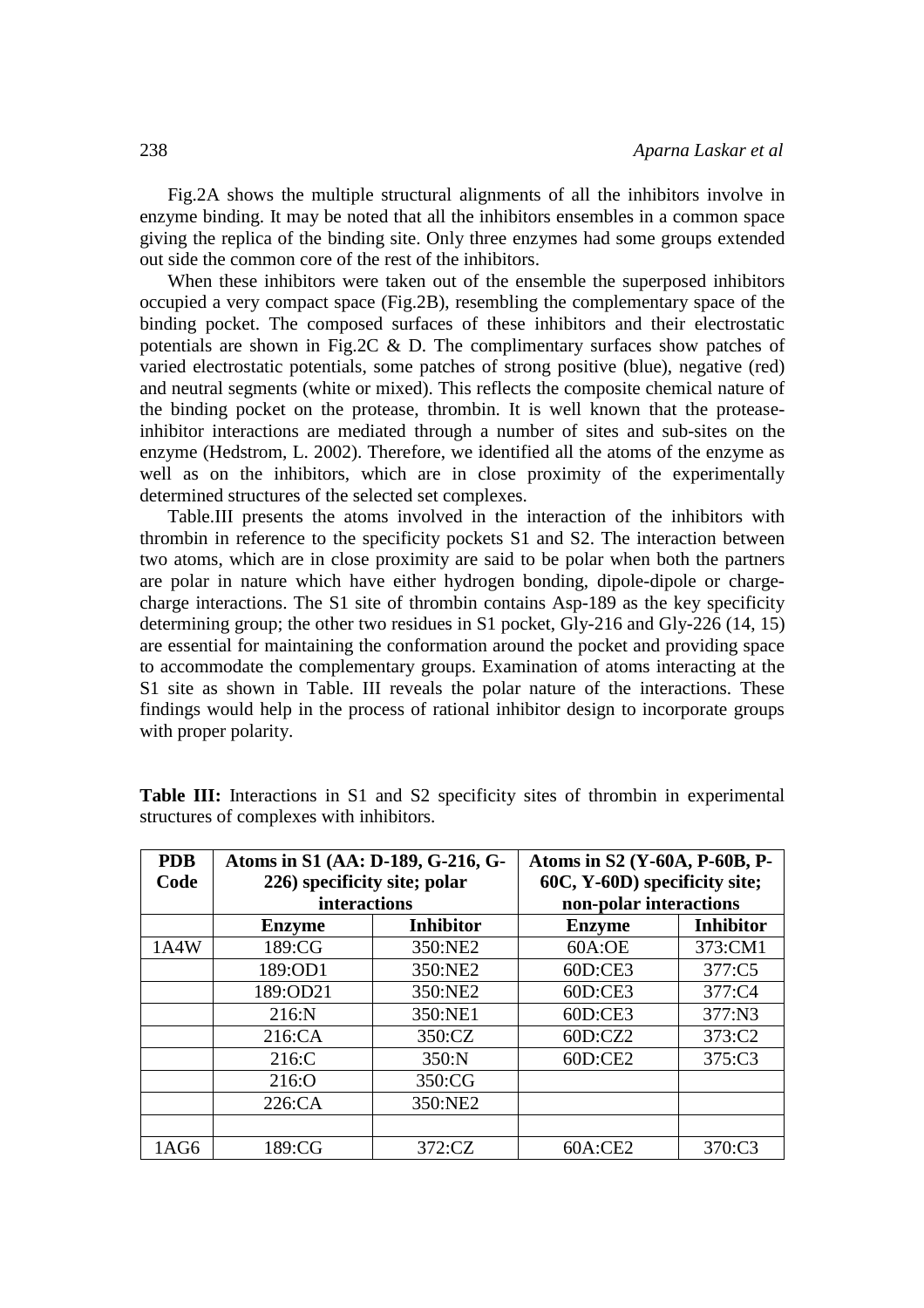| <b>PDB</b> | Atoms in S1 (AA: D-189, G-216, G- |                  | Atoms in S2 (Y-60A, P-60B, P- |                  |
|------------|-----------------------------------|------------------|-------------------------------|------------------|
| Code       | 226) specificity site; polar      |                  | 60C, Y-60D) specificity site; |                  |
|            | <b>interactions</b>               |                  | non-polar interactions        |                  |
|            | <b>Enzyme</b>                     | <b>Inhibitor</b> | <b>Enzyme</b>                 | <b>Inhibitor</b> |
|            | 189:OD1                           | 372:CZ           | 60A:CZ                        | 370:C3           |
|            | 189:OD2                           | 372:CZ           | 60A:OE                        | 370:C3           |
|            | 216:N                             | 372:NE           | 60D:CZ2                       | 370:C3           |
|            | 216:CA                            | 372:NE           | 60D:CZ2                       | 370:N1           |
|            | 216:C                             | 370:N3           | 60D:CE2                       | 370:N1           |
|            | 216:O                             | 370:C6           |                               |                  |
|            | 226:CA                            | 372:NE1          |                               |                  |
|            |                                   |                  |                               |                  |
| 1AY6       | 189:CG                            | 7:CZ             | 60A:CE1                       | 6:CG             |
|            | 189:CG                            | 7:NE1            | 60A:CE2                       | 6:CG             |
|            | 189:OD1                           | 7:NE1            | 60A:CZ                        | 6:CG             |
|            | 189:OD2                           | 7:NE1            | 60A:OE                        | 6:CG             |
|            | 216:N                             | 7:NE             | 60D:CZ2                       | 9:C4             |
|            | 216:CA                            | 7:NE2            | 60D:CZ2                       | 9:C6             |
|            | 216:O                             | 5:CB             | 60D:CZ3                       | 9:Cl             |
|            | 226:CA                            | 7:NE1            | 60D:CE2                       | 9:C5             |
|            |                                   |                  |                               |                  |
| 1CA8       | 189:CG                            | 4:NE1<br>60A:CE2 |                               | 2:CG             |
|            | 189:OI1                           | 4:NE2            | 60A:CZ                        | 2:CG             |
|            | 189:OI2                           | 4:CZ             | 60A:OE                        | 2:CG             |
|            | 216:N                             | 4:CI             | 60I:CZ2                       | 2:CE             |
|            | 216:CA                            | 4:C3             | 60I:CZ2                       | 2:CG             |
|            | 216:C                             | 4:C3             | 60I:CE2                       | 2:CE             |
|            | 216:O                             | 4:C3             |                               |                  |
|            | 226:CA                            | 4:NE2            |                               |                  |
|            |                                   |                  |                               |                  |
| 1FPC       | 189:CG                            | 371:NE2          | 60A:CB                        | 372:C2'          |
|            | 189:OD1                           | 371:NE2          | 60A:CG                        | 372:C1'          |
|            |                                   |                  |                               |                  |
|            | 189:OD2                           | 371:NE2          | 60A:CD                        | 372:C2'          |
|            | 216:N                             | 371:0            | 60A:CE2                       | 372:C1'          |
|            | 216:CA                            | 371:NE2          | 60A:OE                        | 370:C3           |
|            | 216:C                             | 371:O            |                               | 370:C2           |
|            | 216:O                             | 371:CB           | 60D:CZ2                       | 370:C3           |
|            |                                   |                  | 60D:CE2                       | 372:C5           |
|            |                                   |                  |                               |                  |
| 1H8D       | 216:N                             | 1:C55            | 60A:CE1                       | 1:CSA            |
|            | 216:CA                            | 1:C55            | 60A:CE2                       | 1:CSA            |
|            | 216:C                             | 1:C55            | 60A:CZ                        | 1:CBB            |
|            | 216:O                             | 1:015            | 60A:OE                        | 1:CSA            |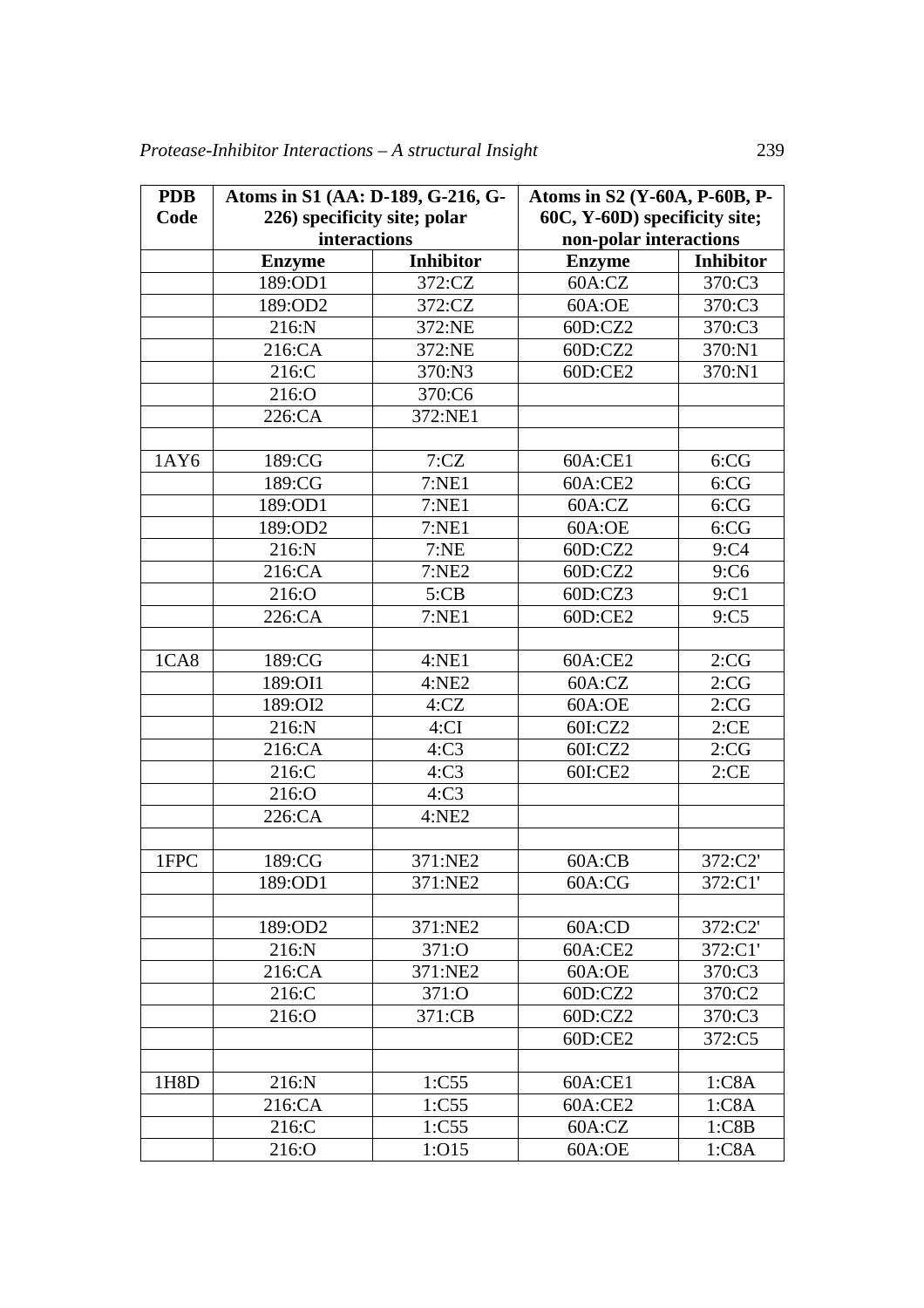| <b>PDB</b> | Atoms in S1 (AA: D-189, G-216, G- |                  | Atoms in S2 (Y-60A, P-60B, P- |                  |  |
|------------|-----------------------------------|------------------|-------------------------------|------------------|--|
| Code       | 226) specificity site; polar      |                  | 60C, Y-60D) specificity site; |                  |  |
|            | interactions                      |                  | non-polar interactions        |                  |  |
|            | <b>Enzyme</b>                     | <b>Inhibitor</b> | <b>Enzyme</b>                 | <b>Inhibitor</b> |  |
|            |                                   |                  | 60D:CZ2                       | 1:CBB            |  |
|            |                                   |                  | 60D:CZ3                       | 1:C3             |  |
|            |                                   |                  | 60D:CE2                       | 1:Cl             |  |
|            |                                   |                  | 60D:CE2                       | 1:C2             |  |
|            |                                   |                  | 60D:CE2                       | 1:C3             |  |
|            |                                   |                  |                               |                  |  |
| 1LHG       | 216:N                             | 400:C3           | 60A:CE2                       | 400:C8           |  |
|            | 216:CA                            | 400:O3           | 60A:CZ                        | 400:C8           |  |
|            | 216:C                             | 400:N3           | 60A:OE                        | 400:C15          |  |
|            | 216:O                             | 400:O3           | 60D:CZ2                       | 400:C8           |  |
|            |                                   |                  | 60D:CE2                       | 400:C8           |  |
|            |                                   |                  |                               |                  |  |
| 1LHC       | 189:CG                            | 400:N3           | 60A:CE1                       | 400:C10          |  |
|            | 189:OD1                           | 400:N4           | 60A:CE2                       | 400:C10          |  |
|            | 189:OD2                           | 400:C6           | 60A:CZ                        | 400:C10          |  |
|            | 216:N                             | 400:C5           | 60A:OE                        | 400:C17          |  |
|            | 216:N                             | 400:N2           | 60D:CZ2                       | 400:C10          |  |
|            | 216:CA                            | 400:N3           | 60D:CE2                       | 400:C10          |  |
|            | 216:C                             | 400:N6           |                               |                  |  |
|            | 216:O                             | 400:O4           |                               |                  |  |
|            | 226:CA                            | 400:N4           |                               |                  |  |
|            |                                   |                  |                               |                  |  |
| 1PPB       | 189:CG                            | 3:CZ             | 60A:CE2                       | 2:CG             |  |
|            | 189:OD1                           | 3:NE2            | 60A:CZ                        | 2:CG             |  |
|            | 189:OD2                           | 3:CZ             | 60A:OE                        | 1:CE1            |  |
|            | 216:N                             | 1:0              | 60D:CZ2                       | 2:CD             |  |
|            | 216:CA                            | 3:NE2            | 60D:CE2                       | 2:CD             |  |
|            | 216:C                             | 1:N              |                               |                  |  |
|            | 216:O                             | 1:CB             |                               |                  |  |
|            | 226:CA                            | 3:NE1            |                               |                  |  |
|            |                                   |                  |                               |                  |  |
| 1TOM       | 189:CG                            | 1:N1             | 60A:CE1                       | 1:C11            |  |
|            | 189:OD1                           | 1:N1             | 60A:CE2                       | 1:C11            |  |
|            | 189:OD2                           | 1:N1             | 60A:CZ                        | 1:C11            |  |
|            | 216:N                             | 1:C2             | 60A:OE                        | 1:C11            |  |
|            | 216:CA                            | 1:C2             | 60D:CZ2                       | 1:C12            |  |
|            | 216:C                             | 1:N13            | 60D:CE2                       | 1:08             |  |
|            | 216:O                             | 1:C2             |                               |                  |  |
|            | 216:O                             | 1:C16            |                               |                  |  |
|            |                                   |                  |                               |                  |  |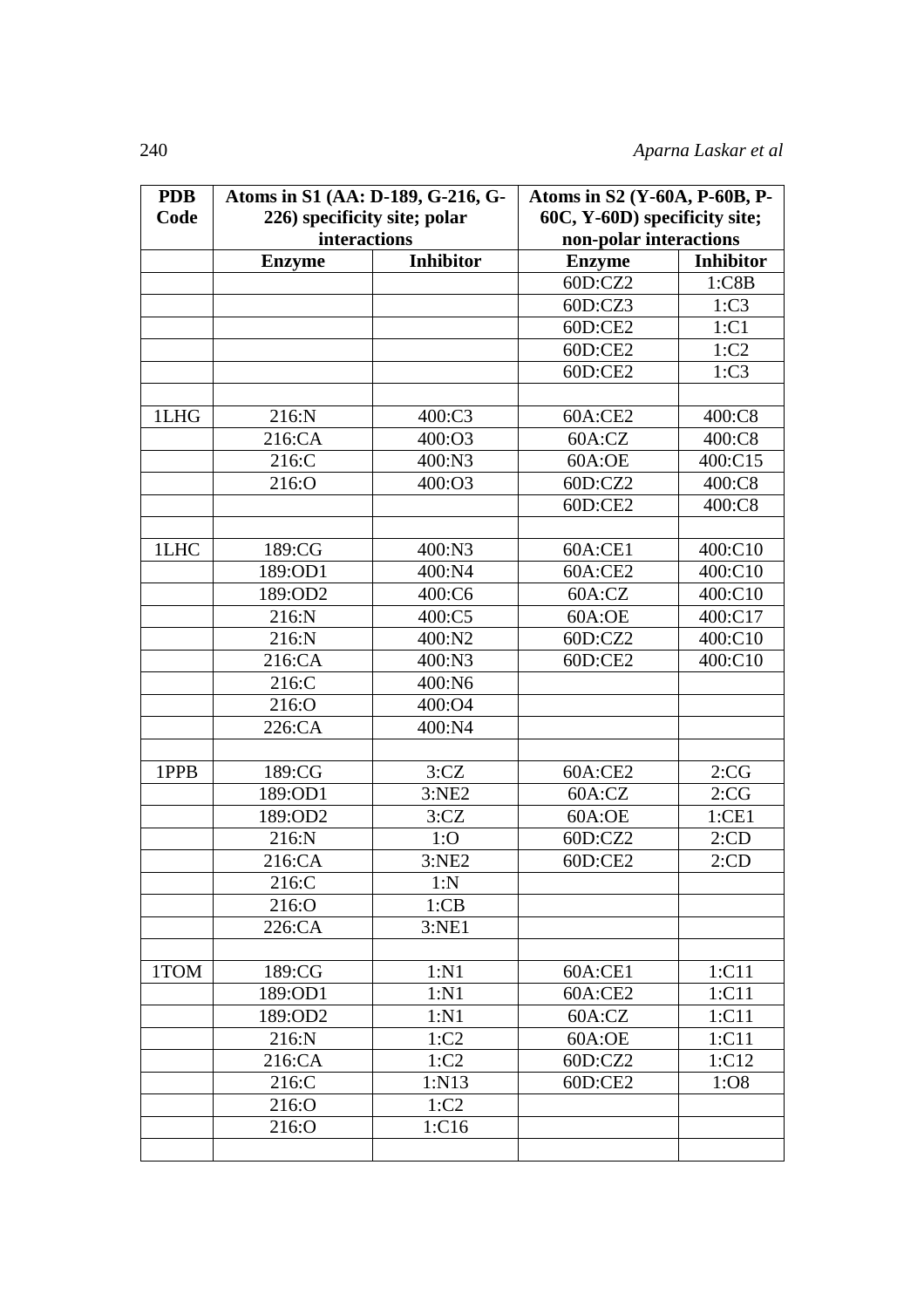| <b>PDB</b> | Atoms in S1 (AA: D-189, G-216, G- |                     |                               | Atoms in S2 (Y-60A, P-60B, P- |  |  |  |
|------------|-----------------------------------|---------------------|-------------------------------|-------------------------------|--|--|--|
| Code       | 226) specificity site; polar      |                     | 60C, Y-60D) specificity site; |                               |  |  |  |
|            | interactions                      |                     | non-polar interactions        |                               |  |  |  |
|            | <b>Enzyme</b>                     | <b>Inhibitor</b>    | <b>Enzyme</b>                 | <b>Inhibitor</b>              |  |  |  |
| 1TMT       | 189:CG                            | 3:NE1               | 60A:CE2                       | 2:CG                          |  |  |  |
|            | 189:OD1                           | $\overline{3}$ :NE2 | 60A:CZ                        | 2:CG                          |  |  |  |
|            | 189:OD2                           | 3:CZ                | 60A:OE                        | 2:CG                          |  |  |  |
|            | 216:N                             | 3:NE                |                               |                               |  |  |  |
|            |                                   |                     |                               |                               |  |  |  |
|            | 216:CA                            | 3:NE2               |                               |                               |  |  |  |
|            | 216:C                             | 1:N                 |                               |                               |  |  |  |
|            | 216:O                             | 1:CB                |                               |                               |  |  |  |
|            | 226:CA                            | 3:NE1               |                               |                               |  |  |  |
|            |                                   |                     |                               |                               |  |  |  |
| 1UMA       | 189:CG                            | 600:N1              | 60A:CB                        | 500:N1                        |  |  |  |
|            | 189:OD1                           | 600:N1              | 60A:CG                        | 500:N1                        |  |  |  |
|            | 189:OD2                           | 600:N1              | 60A:CD1                       | 500:N1                        |  |  |  |
|            | 216:O                             | 600:C2              | 60A:CD2                       | 500:N1                        |  |  |  |
|            |                                   |                     | 60A:CE1                       | 500:C3                        |  |  |  |
|            |                                   |                     | 60A:CE2                       | $\overline{5}00:N1$           |  |  |  |
|            |                                   |                     | 60A:CZ                        | 500:C2                        |  |  |  |
|            |                                   |                     |                               | 500:C5                        |  |  |  |
|            |                                   |                     |                               | 600:C11                       |  |  |  |
|            |                                   |                     | 60D:CE2                       | 600:C11                       |  |  |  |
|            |                                   |                     |                               |                               |  |  |  |
| 1UVS       | 189:CG                            | 11:N31              | 60A:CD2                       | 11:C39                        |  |  |  |
|            | 189:OD1                           | 11:E31              | 60A:CE1                       | 11:C38                        |  |  |  |
|            | 189:OD2                           | 11:C30              | 60A:CE2                       | 11:C38                        |  |  |  |
|            | 216:N                             | 11:042              | 60A:CZ                        | 11:C39                        |  |  |  |
|            | 216:CA                            | 11:C30              | 60A:OE                        | 11:C38                        |  |  |  |
|            | 216:C                             | 11:N20              | 60A:EE                        | 11:C5                         |  |  |  |
|            | 216:O                             | 11:E20              | 60D:CZ2                       | 11:C40                        |  |  |  |
|            | 216:E                             | 11:E27              | 60D:CZ3                       | 11:C40                        |  |  |  |
|            |                                   |                     | 60D:CE2                       | 11:C40                        |  |  |  |
|            |                                   |                     |                               |                               |  |  |  |

On the other hand, the S2 specificity pocket of thrombin provides the non-polar type of interaction. A non-polar interaction results when at least one of the interacting partners is non-polar. These non-polar interactions are mainly van der Waals type of close atomic contacts or stacking interaction with ring systems containing  $\pi$ -electron clouds. In thrombin the S2 specificity site, the main residues are Tyr-60A, Pro-60B, Pro-60C, Tyr-60D; tyrosine though has a polar hydroxyl group, are very good in staking interactions. Two proline residues serve the duel purpose of providing a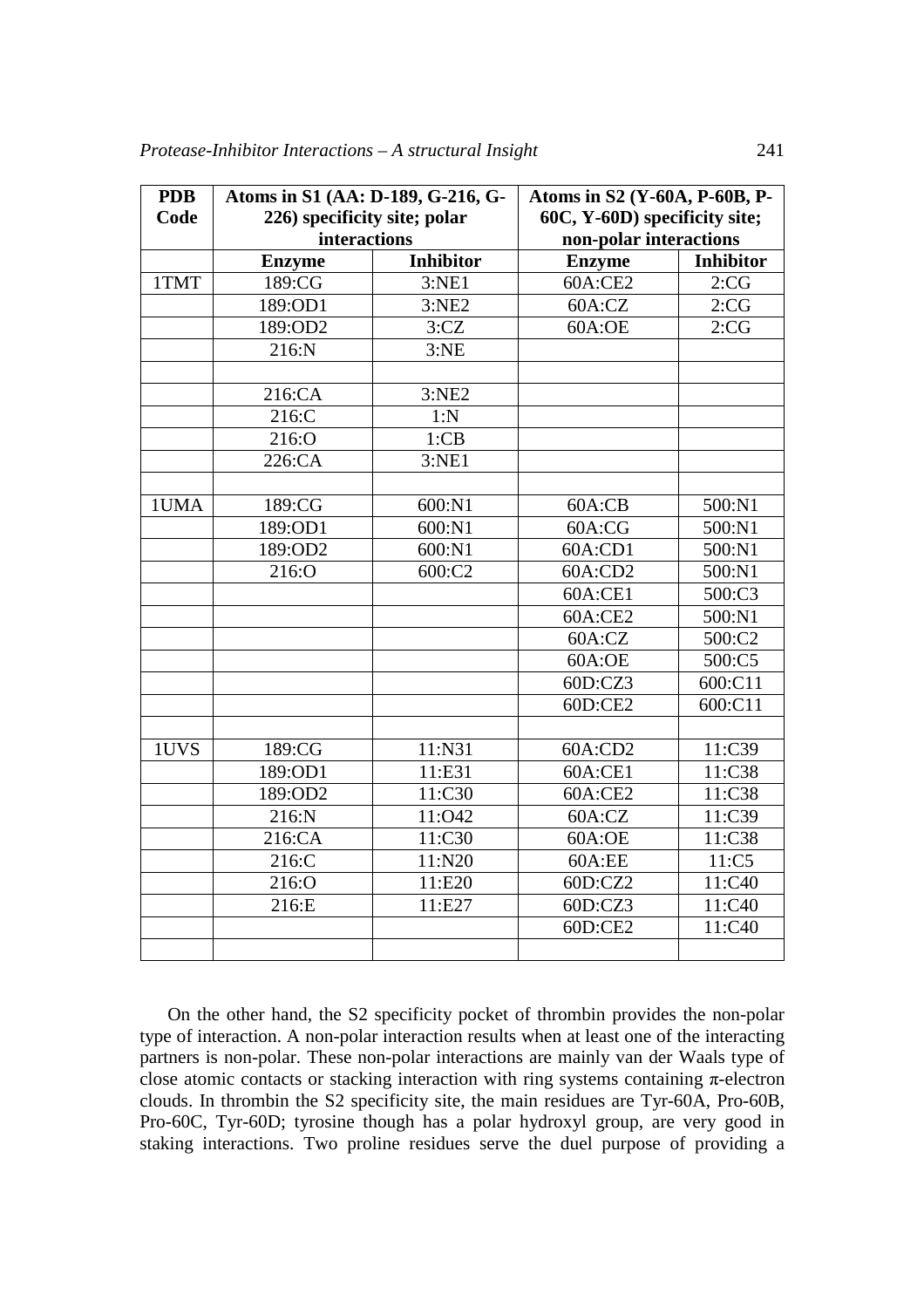highly rigid pocket and supplying polar van der Waals contacts. Atomic level identification of the interacting partners in S2 site as listed in Table.III establishes this non-polar nature of the site for the selected set of thrombin-inhibitor complexes.

# **Hydrogen-bonding patterns of Thrombin-Inhibitor Interactions**

Hydrogen-bonding interactions play major roles in the specificity determination of binding pockets in biological systems, hence, we analyzed the hydrogen-bonding patterns in the binding of thrombin with its inhibitors and shown in Table.IV. It may be noted that all the complexes exhibit a network of hydrogen bonding which include many important specificity pocket residues (shown in bold letters). In rational design of protease inhibitors it would be a good idea to maintain these hydrogen bonds and the aim will also be to incorporate more such interaction wherever possible. Judicial inclusion of newer groups in the designed inhibitors should be placed in such positions so as to maximize these interacting groups.

| <b>Table IV:</b> Analysis of the hydrogen-bonding pattern of the complexes of thrombin |
|----------------------------------------------------------------------------------------|
| with its selected inhibitors with known experimental structures in reference to the    |
| specificity pockets. Atom name convention is the same as in protein data bank          |
| (PDB). Atoms of thrombin in the specificity pockets, which are involved in             |
| hydrogen bonding with the inhibitor, are shown in bold letters.                        |

| PDB ID             | <b>HYDROGEN BONDING</b>         |                      |  |  |
|--------------------|---------------------------------|----------------------|--|--|
| (Enzyme-Inhibitor) | Enzyme/Inhibitor: Residue: Atom |                      |  |  |
|                    | <b>DONOR</b>                    | <b>ACCEPTOR</b>      |  |  |
| 1A5G               | <b>A5GI:R372:HH11</b>           | A5GE:H189:OD1        |  |  |
| $(ASGE-ASGI)$      | <b>A5GI:R372:HH11</b>           | A5GE:H189:OD2        |  |  |
|                    | A5GI:R372:HH21                  | A5GE:H189:OD2        |  |  |
|                    | A5GI:R370H:H2                   | A5GE:H192:OE2        |  |  |
|                    | A5GE:H193:HN                    | A5GI:R372:O          |  |  |
|                    | A5GE:H195:HN                    | A5GI:R372:O          |  |  |
|                    | 2A5GE:H195:HG                   | A5GI:R372:O          |  |  |
|                    | <b>A5GI:R370H:HN31</b>          | A5GE:H216:O          |  |  |
|                    | A5GI:R372:HE                    | A5GE:H219:O          |  |  |
|                    | A5GI:R372:HH22                  | A5GE:H219:O          |  |  |
| 1AY6               | <b>AY6I:J7:HH11</b>             | <b>AY6E:H189:OD1</b> |  |  |
| $(AY6E-AY6I)$      | AY6I:J7:HH21                    | <b>AY6E:H189:OD2</b> |  |  |
|                    | AY6I:J7:HH12                    | AY6E:H190:O          |  |  |
|                    | AY6E: H195: HG                  | AY6I:J7:O            |  |  |
|                    | <b>AY6E:H216:HN</b>             | AY6I:J5H:O           |  |  |
|                    | AY6I:J7:HE                      | AY6E:H219:O          |  |  |
|                    | AY6I:J7:HH22                    | AY6E:H219:O          |  |  |
| 1C <sub>A8</sub>   | CASE: B57: HE2                  | CA8I:D4H:O           |  |  |
| $(CASE-CASI)$      | <b>CA8I:D4H:HH2</b>             | <b>CA8E:B189:OD1</b> |  |  |
|                    | CA8I:D4H:HN                     | CA8E:B189:OD2        |  |  |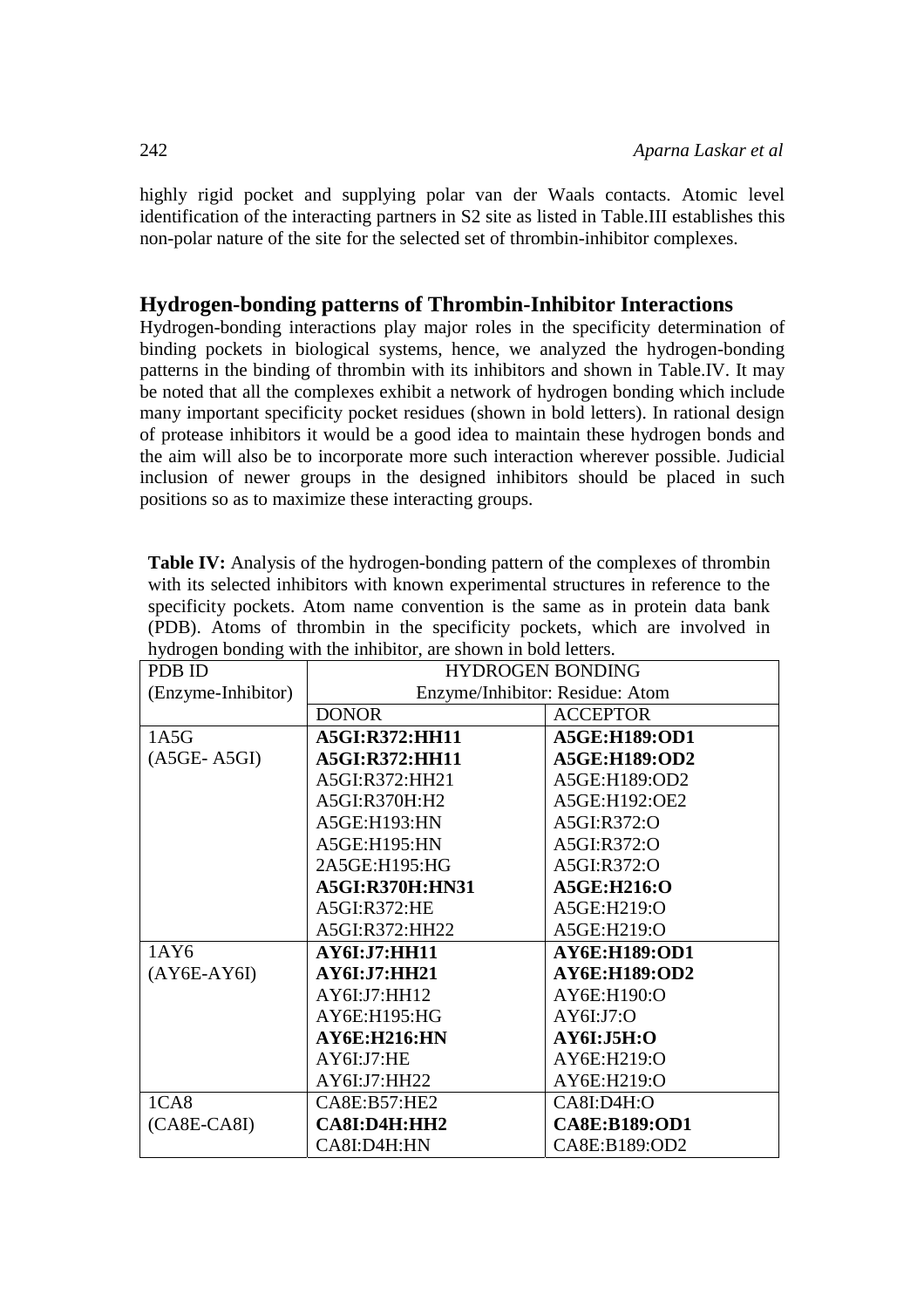|             | CA8I:D4H:HH11                     | CA8E:B214:O                              |
|-------------|-----------------------------------|------------------------------------------|
|             | CA8E:B216:                        | CA8I:D2H:O                               |
|             | CA8I:D1H:H1S                      | CA8E:B216:O                              |
|             | CA8I:D2H:HN                       | CA8E:B216:O                              |
|             | CA8I:D4H:HH12                     | CA8E:B219:O                              |
| 1FPC        | <b>FPCI:R371:HH21</b>             | <b>FPCE:H189:OD1</b>                     |
| (FPCE-FPCI) | <b>FPCI:R371:HH22</b>             | <b>FPCE:H189:OD2</b>                     |
|             | FPCE:H216:HN                      | <b>FPCI:R371:O</b>                       |
|             | <b>FPCI:R371:HN</b>               | <b>FPCE:H216:O</b>                       |
|             | FPCI:R371:HE                      | FPCE:H219:O                              |
| 1H8D        | H8DE:H57:HE2                      | H8DI:K1H:O1A                             |
| (H8DE-H8DI) | <b>H8DI:K1H:H59</b>               | <b>H8DE:H216:O</b>                       |
|             | H8DE:H219:HN                      | H8DI:K1H:O15                             |
| 1LHC        | LHCE:H57:HE2                      | LHCI:400H:O1                             |
| (LHCE-LHCI) | LHCI:400H:HN41                    | <b>LHCE:H189:OD1</b>                     |
|             | LHCI:400H:HN31                    | LHCE:H189:OD2                            |
|             | LHCE:H193:HN                      | LHCI:400H:O2                             |
|             | LHCE:H195:N                       | LHCI:400H:HO2                            |
|             | LHCE:H195:HN                      | LHCI:400H:O2                             |
|             | LHCI:400H:HN1                     | LHCE:H214                                |
|             | LHCE: H216: HN                    | LHCI:400H:O4                             |
|             | LHCI:400H:HN6                     | LHCE:H216:O                              |
|             |                                   |                                          |
|             | LHCI:400H:HN32                    | LHCE:H219:O                              |
|             |                                   |                                          |
| 1PPB        | <b>PPBI:I3:HH11</b>               | <b>PPBE:H189:OD1</b>                     |
| (PPBE-PPBI) | <b>PPBI:I3:HH21</b>               | <b>PPBE:H189:OD2</b>                     |
|             | PPBE:H193:HN                      | PPBI:I3:O                                |
|             | PPBE:H195:HN                      | PPBI:I3:O                                |
|             | PPBI:I3:HN                        | PPBE:H214:O                              |
|             | PPBE:H216:HN                      | PPBI:I1:O                                |
|             | PPBI:I1:HN2                       | <b>PPBE:H216:O</b>                       |
|             | PPBI:I3:HH22                      | PPBE:H219:O                              |
| 1THM        | TMTE:H57:HE2                      | TMTI:I3:O                                |
| (THME-THMI) | <b>TMTI:I3:HH11</b>               | <b>TMTE:H189:OD1</b>                     |
|             | <b>TMTI:I3:HH21</b>               | <b>TMTE:H189:OD2</b>                     |
|             | TMTE:H193:HN                      | TMTI:I3:O                                |
|             | TMTE:H195:HN                      | TMTI:I3:O                                |
|             | TMTI:I3:HN                        | TMTE:H214:O                              |
|             | TMTE:H216:HN                      | TMTI:I1:O                                |
|             | <b>TMTI:I1:HN2</b>                | <b>TMTE:H216:O</b>                       |
|             | TMTE:H219:O                       | TMTI:I3:HH22                             |
| 1TOM        | <b>TOMI:1H:H7</b><br>TOME:H216:HN | <b>TOME:H214:O</b><br><b>TOMI:1H:013</b> |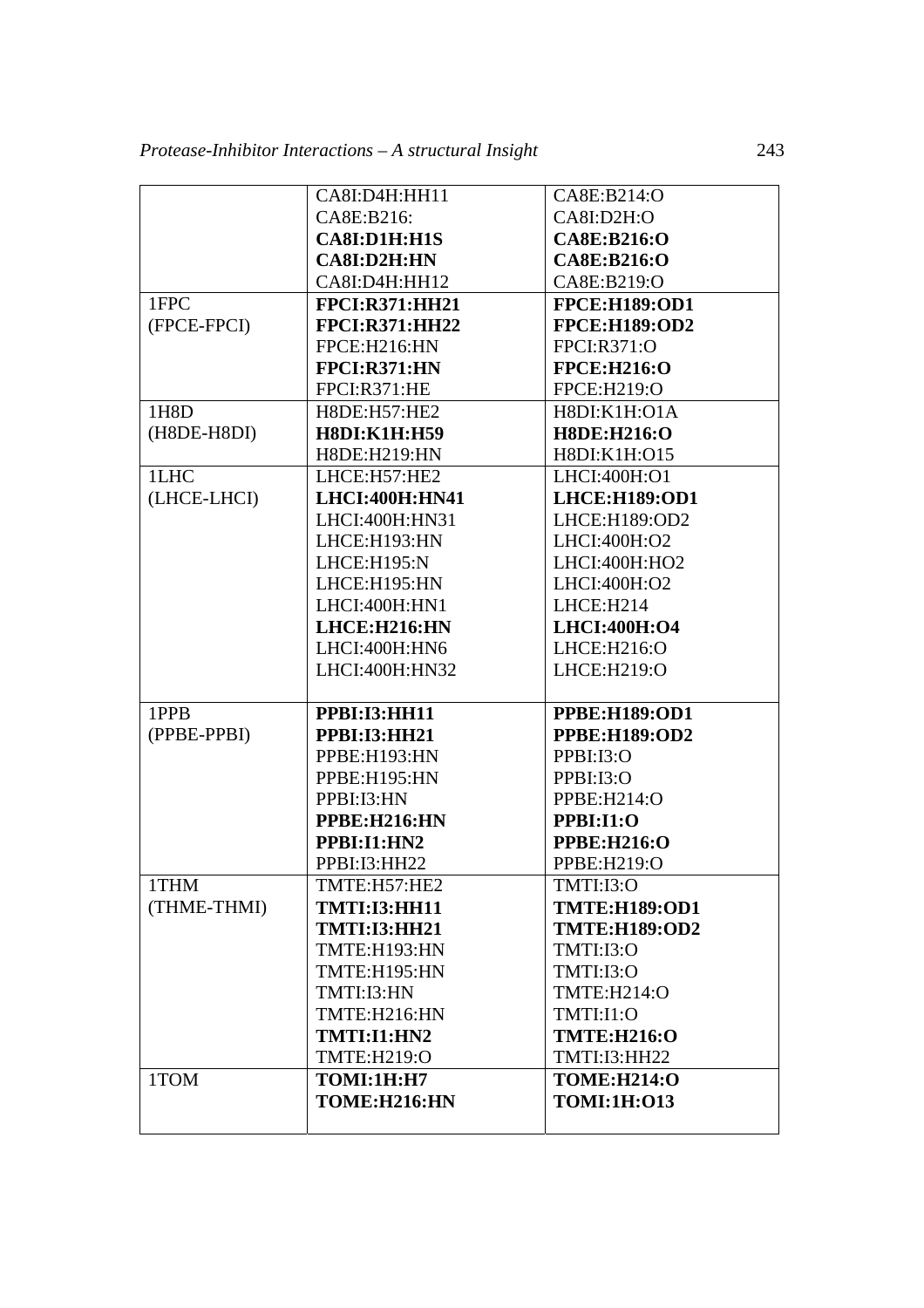# **Empirical Energies of Thrombin-Inhibitor Interactions**

The values of energies of interaction provide an important index of binding affinity between the protease and inhibitors. The DOCKING module of InsightII was used to calculate the empirical energy showing the contributions from the van der Waals and electrostatic components of the interactions between thrombin and its inhibitors and presented in Table.V. It is to be noted that all the interaction energies are negative indicating stable complex formation; van der Waals contributions ranged from -76 to - 25 Kcals/mole and the electrostatic contributions ranged from -213 to -20 Kcals/mole. It is to be noted that these interaction parameters are the primary guides in the process of inhibitor design. The inhibitors shown in Table.V are those of known inhibitors in the experimental structures of the complexes. The idea is to enhance the binding affinity by decreasing the free energy of interaction. These experimental structures may serve as the starting point in the process of drug design to make better inhibitors followed by improvements in other properties of drugs using the advanced computeraided techniques. It should be admitted that these energy parameters, though provide initial guidance, there are many more steps in the overall process of drug design. Methods are being constantly improved for the prediction of binding affinity in terms of  $\Delta G$  and  $K_d$  values which needs calculations involving aqueous environment (Luzhkov, *et al*., 2006). In this study we have used these techniques for a few complexes and compared with wet-lab experimental results as presented later in this chapter.

| Table V: Calculated values of empirical energies of protein-ligand interactions of the |  |  |  |  |  |
|----------------------------------------------------------------------------------------|--|--|--|--|--|
| experimental structures of complexes of thrombin with its inhibitors with the          |  |  |  |  |  |
| contributions from van der Waals and electrical components.                            |  |  |  |  |  |

| PDB ID | Empirical energies of protein-ligand interactions |            |           |  |  |  |
|--------|---------------------------------------------------|------------|-----------|--|--|--|
|        | van der Waals                                     | Electrical | Total     |  |  |  |
| 1A4W   | $-41.20$                                          | $-118.12$  | $-159.32$ |  |  |  |
| 1A5G   | $-76.14$                                          | $-90.66$   | $-166.81$ |  |  |  |
| 1AY6   | $-53.28$                                          | $-153.57$  | $-206.86$ |  |  |  |
| 1CA8   | $-57.74$                                          | $-28.09$   | $-85.83$  |  |  |  |
| 1FPC   | $-48.49$                                          | $-125.16$  | $-173.65$ |  |  |  |
| 1H8D   | $-83.76$                                          | $-28.12$   | $-110.88$ |  |  |  |
| 1LHC   | $-49.96$                                          | $-57.71$   | $-107.68$ |  |  |  |
| 1LHD   | $-40.96$                                          | $-52.71$   | $-93.67$  |  |  |  |
| 1LHG   | $-35.23$                                          | $-50.71$   | $-85.94$  |  |  |  |
| 1PPB   | $-36.66$                                          | $-212.76$  | $-249.43$ |  |  |  |
| 1TOM   | $-50.57$                                          | $-20.13$   | $-70.71$  |  |  |  |
| 1TMT   | $-40.76$                                          | $-189.28$  | $-230.05$ |  |  |  |
| 1UMA   | $-30.23$                                          | $-54.71$   | $-84.94$  |  |  |  |
| 1UVS   | $-25.57$                                          | $-43.04$   | $-68.61$  |  |  |  |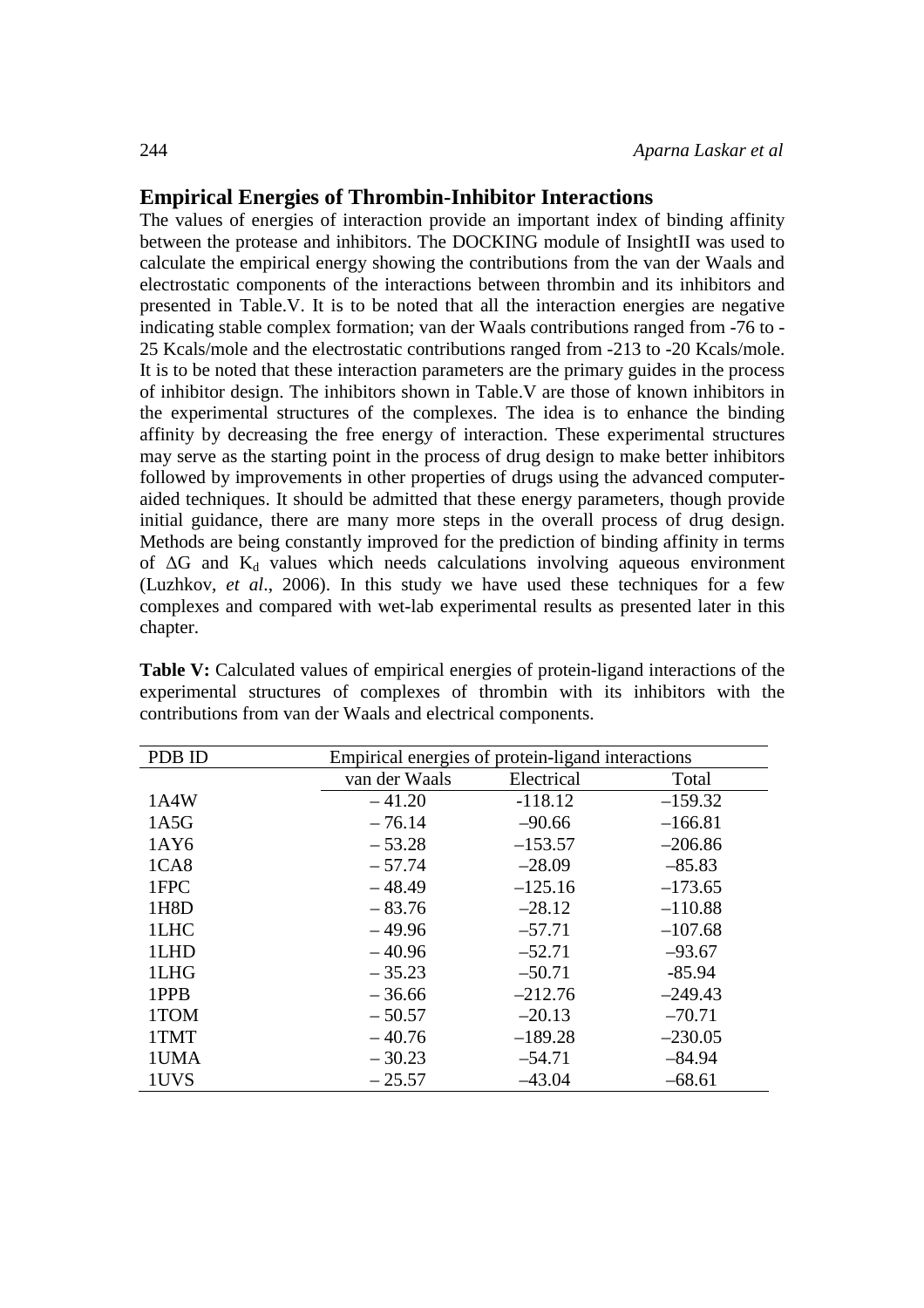# **Interaction of Trypsin with its Inhibitors Common Inhibitor Binding Pocket of Trypsin**

Common inhibitor binding pockets of trypsin were also analyzed, as in case of thrombin; sets of experimental structures with bound inhibitors (Table.II) were selected. All the enzyme structures containing the bound inhibitor was superposed with respect to all the corresponding  $C\alpha$  atoms in a common set of enzyme-inhibitor complex. This process led to indirect superposition of all the inhibitors sitting in the specificity pockets of trypsin. The mutually superposed structures of trypsin showed a deviations (RMSD) ranging from 0.25 to 0.56Å, values being similar to thrombin complexes. Hence, these deviations are partly due to differences in the 3-D structure determinations in different experimental conditions at different laboratories and partly due to influence of inhibitor binding on the enzyme structures. Thus, such deviations are in a reasonable limit of 0.5Å.

Fig.3A shows the multiple structural alignments of all the inhibitors involve in binding to trypsin. In case of the trypsin complexes, many inhibitors are protein inhibitors with extended structures, but at contact point with the enzyme all the inhibitors converged in a common space giving the replica of the binding site. When only the small the inhibitors, which also occupied the common binding pocket were considered, the ensemble of the superposed inhibitors occupied a very compact space (Fig.3B), resembling the complementary space of the binding pocket. The superposed molecules of these inhibitors are shown in space-filling models coloured by atoms (Fig.2 C&D, front and back views). We also identified all the atoms of the enzyme as well as on the inhibitors, which are in close proximity of the experimentally determined structures of the selected set complexes of trypsin with its inhibitors.

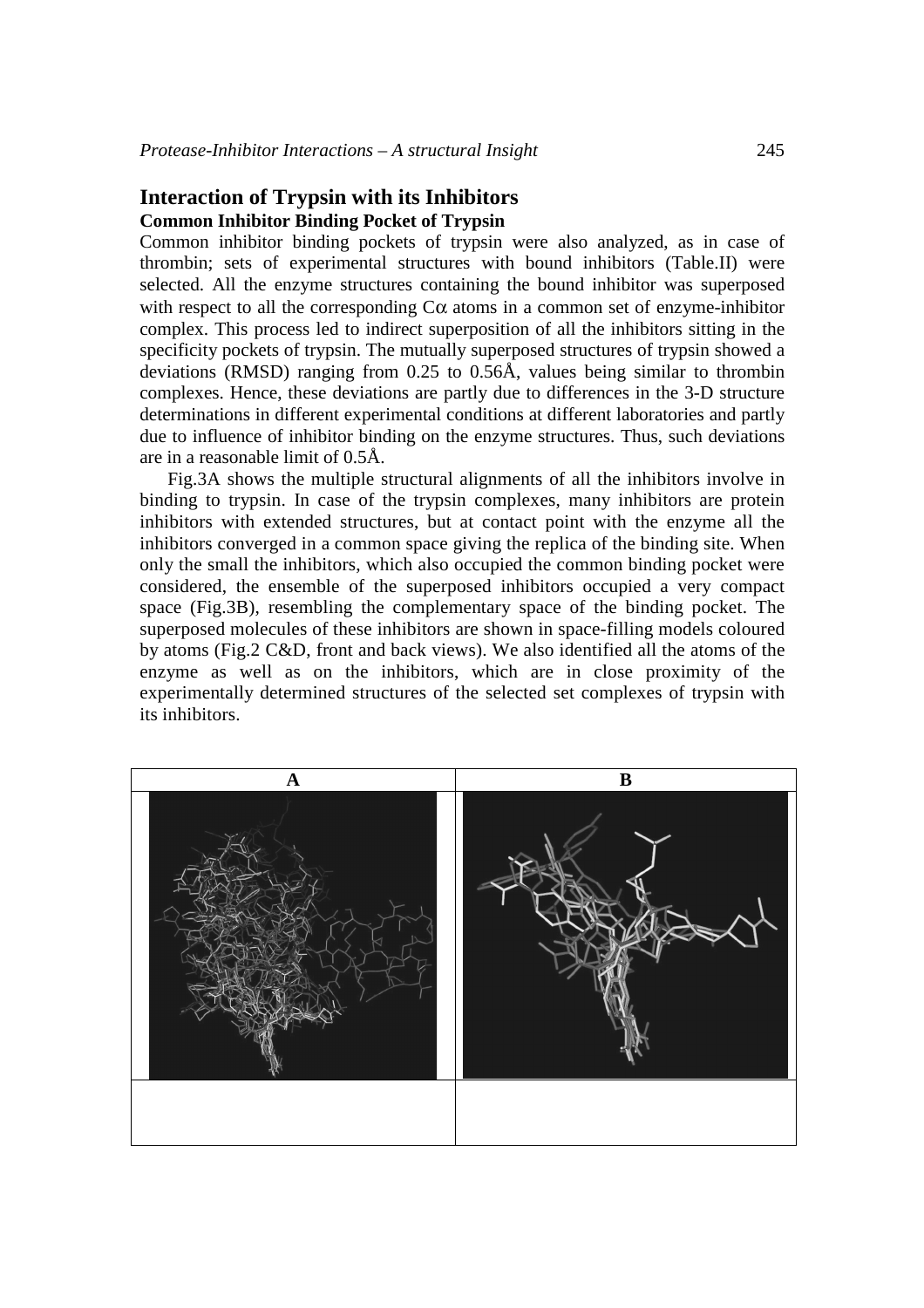246 *Aparna Laskar et al*



**Figure 3:** Superposed structures of the inhibitors of trypsin: (A) all the superposed inhibitors in their complete structures in stick representations; (B) shows the structures of only those inhibitors which are very compactly fits into the active site in stick representations;  $(C \& D)$  respectively show the front and back view of the small inhibitors. The back view was obtained by rotating the structures by  $180^\circ$  along the yaxis.

Table. VI presents the atoms involved in the interaction of the inhibitors with trypsin in reference to the specificity pockets S1 and S2. As in case of thrombin, the interactions between atoms in close proximity are thought to be polar when both the partners are polar in nature and have either hydrogen bonding, dipole-dipole or charge-charge interactions. The S1 site of trypsin contains Asp-189 as the key specificity determining group; the other two residues in S1 pocket, Gly-216 and Gly-226 are essential for maintaining the conformation around the pocket and providing space to accommodate the complementary groups, being the identical amino acids as thrombin. Examination of atoms interacting at the S1 site as shown in Table.VI reveals the polar nature of the interactions.

The S2 specificity pocket of trypsin also provides the non-polar type of interactions although the amino acids are different from those of thrombin S2 specificity pocket. In trypsin the main residues are Ser-39, His-40, Phe-41 and Tyr-151 (Ma *et al*., 2005); the benzene rings of phenylalanine and tyrosine provides the pelectron cloud for non-polar interactions. The interacting partners in S2 site as listed in Table.VI, which establishes this non-polar nature of the site for the selected set of trypsin-inhibitor complexes. However, there are less non-polar interactions in this specificity pocket of trypsin compared to that of thrombin.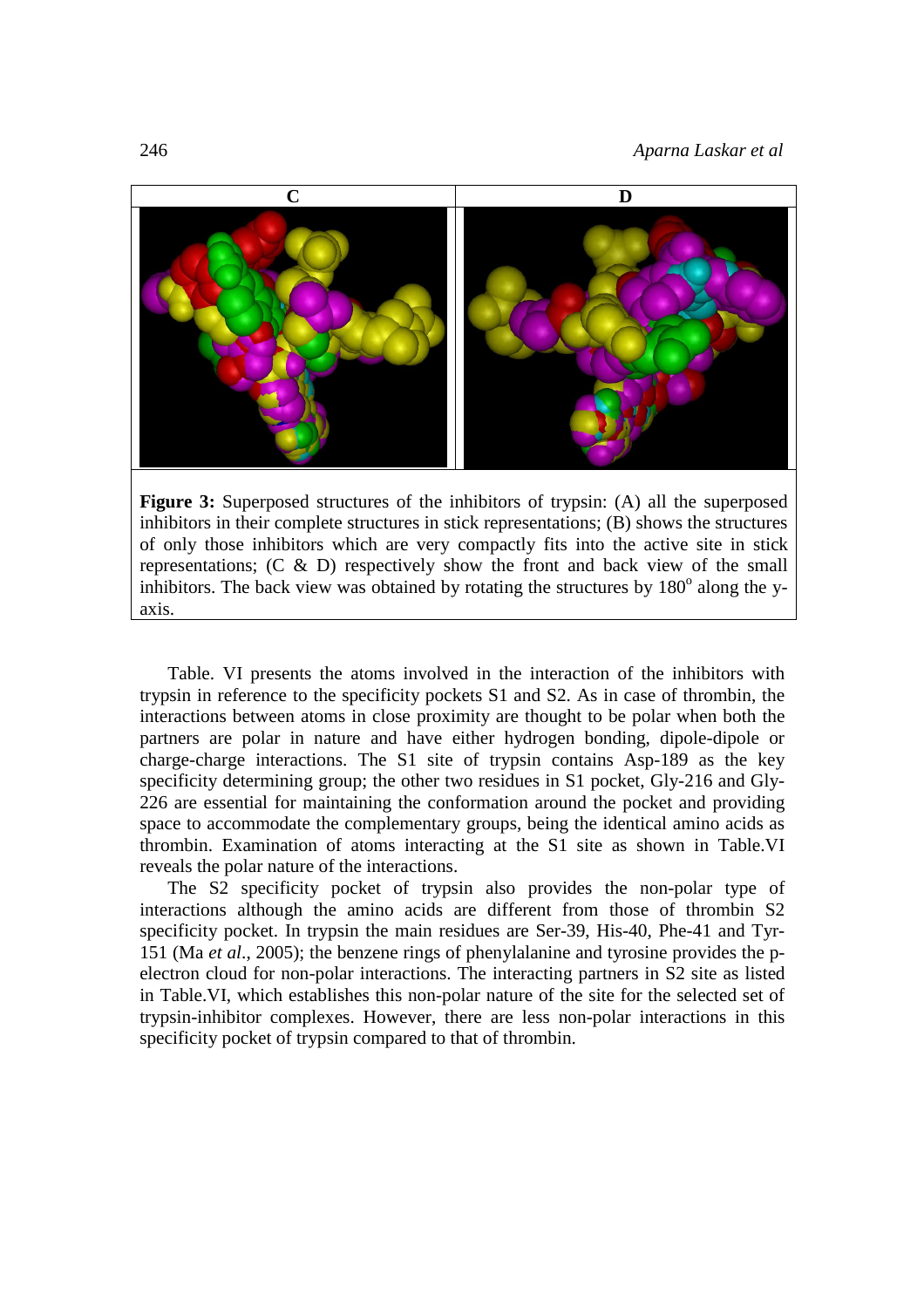| <b>PDB</b> | Atoms in S1 (D-189, G-216, G-226)    |                  | Atoms in S2 (S-39, H-40, F-41 |                  |  |
|------------|--------------------------------------|------------------|-------------------------------|------------------|--|
| Code       | specificity site; polar interactions |                  | and Y-151) specificity site;  |                  |  |
|            |                                      |                  | non-polar interactions        |                  |  |
|            | <b>Enzyme</b>                        | <b>Inhibitor</b> | <b>Enzyme</b>                 | <b>Inhibitor</b> |  |
| 1ANI       | 189:CG                               | 8:NZ             | $40:$ O                       | 10:CD2           |  |
|            | 189:OD1                              | 8:NZ             | 41:CD1                        | $10:$ O          |  |
|            | 189:OD2                              | 8:NZ             | 41:CD2                        | $10:$ O          |  |
|            | 216:N                                | 6:O              | 41:CE2                        | $10:$ O          |  |
|            | 216:O                                | 5: C             | 151:CE2                       | 10:CD2           |  |
|            | 226:CA                               | 8:NZ             | 151:OE                        | 10:CD1           |  |
|            |                                      |                  |                               |                  |  |
| 1AQ7       | 189:CG                               | 1:C71            |                               |                  |  |
|            | 189:OD1                              | 1:N73            |                               |                  |  |
|            | 189:OD2                              | 1:C71            |                               |                  |  |
|            | 216:N                                | 1:N68            |                               |                  |  |
|            | 216:CA                               | 1:N68            |                               |                  |  |
|            | 226:N                                | 1:N72            |                               |                  |  |
|            | 226:CA                               | 1:C71            |                               |                  |  |
|            | 226:CA                               | 1:N72            |                               |                  |  |
|            |                                      |                  |                               |                  |  |
|            |                                      |                  |                               |                  |  |
| 1AZ8       | 189:CG                               | 1:C20            |                               |                  |  |
|            | 189:OD1                              | 1:N4             |                               |                  |  |
|            | 189:OD2                              | 1:C20            |                               |                  |  |
|            | 216:N                                | 1:O3             |                               |                  |  |
|            | 216:CA                               | 1:N3             |                               |                  |  |
|            | 216:O                                | 1:O3             |                               |                  |  |
|            | 226:CA                               | 1:N4             |                               |                  |  |
|            |                                      |                  |                               |                  |  |
| 1EJM       | 189:CG                               | 515:CZ           | 151:OE                        | 534:CG1          |  |
|            | 189:OD1                              | 515:NE1          |                               |                  |  |
|            | 189:OD2                              | 515:NE2          |                               |                  |  |
|            | 216:N                                | 513:C            |                               |                  |  |
|            | 216:CE                               | 515:NE2          |                               |                  |  |
|            | 216:O                                | 513:CE           |                               |                  |  |
|            | 226:CE                               | 515:NE1          |                               |                  |  |
|            |                                      |                  |                               |                  |  |
| 1JRS       | 189:CI                               | B:HH12           |                               |                  |  |
|            | 189:CG                               | B: CZ            |                               |                  |  |
|            | 189:OD1                              | B: CZ            |                               |                  |  |
|            | 189:OD2                              | B:CZ             |                               |                  |  |

**Table.VI:** Interactions in S1 and S2 specificity sites of trypsin in experimental structure of complexes with inhibitors.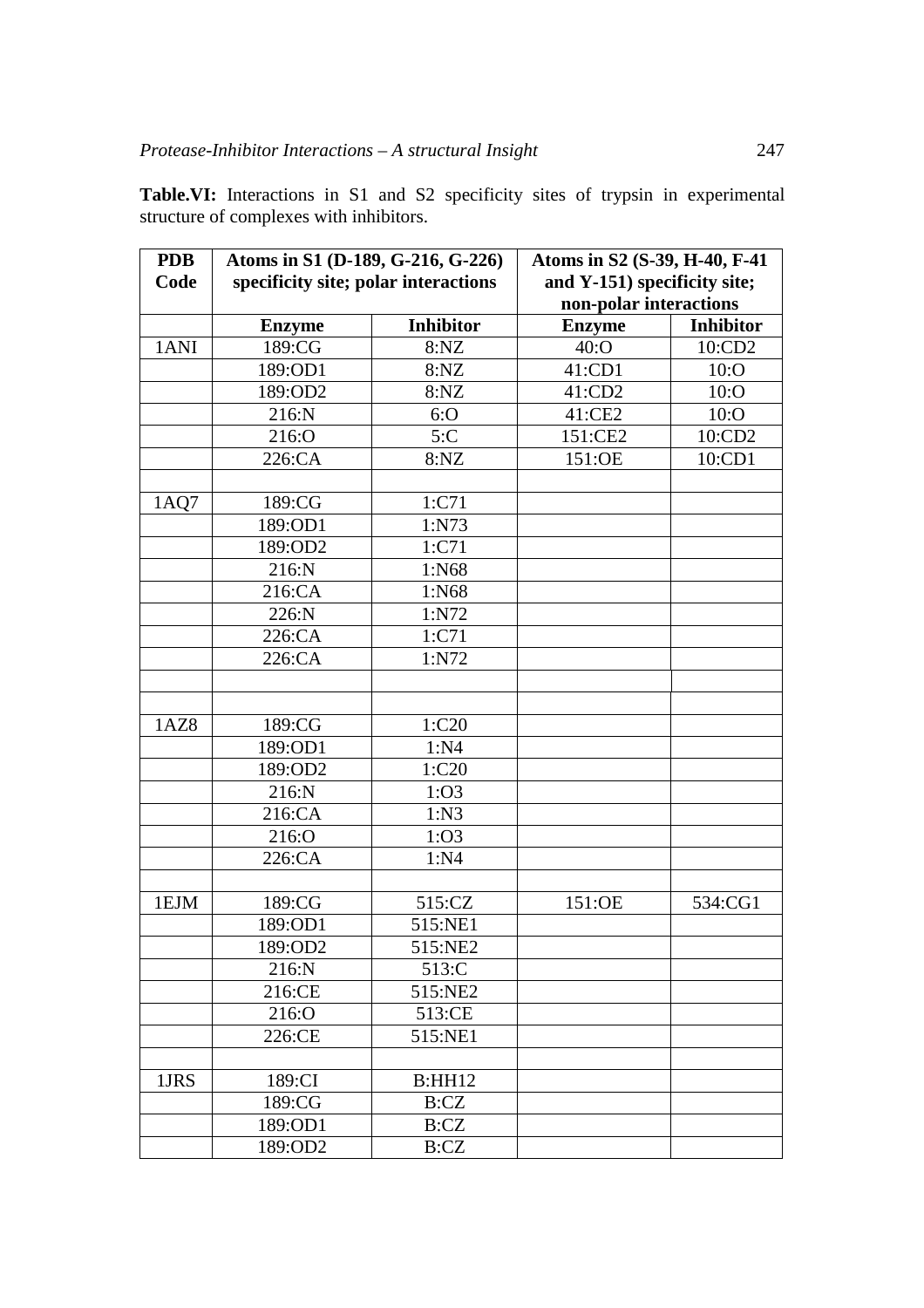| <b>PDB</b> | Atoms in S1 (D-189, G-216, G-226)    |                  | Atoms in S2 (S-39, H-40, F-41 |                  |  |
|------------|--------------------------------------|------------------|-------------------------------|------------------|--|
| Code       | specificity site; polar interactions |                  | and Y-151) specificity site;  |                  |  |
|            |                                      |                  | non-polar interactions        |                  |  |
|            | <b>Enzyme</b>                        | <b>Inhibitor</b> | <b>Enzyme</b>                 | <b>Inhibitor</b> |  |
|            | 189:OD2                              | <b>B:HH22</b>    |                               |                  |  |
|            | 216:N                                | B:C              |                               |                  |  |
|            | 216:CE                               | B:HH21           |                               |                  |  |
|            | 216:C                                | B:O              |                               |                  |  |
|            | 216:C                                | B:NH2            |                               |                  |  |
|            | 216:C                                | B:HE             |                               |                  |  |
|            | 216:O                                | B:HH21           |                               |                  |  |
|            | 216:H                                | B:HE             |                               |                  |  |
|            | 226:N                                | I:HH12           |                               |                  |  |
|            |                                      |                  |                               |                  |  |
| 1MTW       | 189:CG                               | 999:C2           |                               |                  |  |
|            | 189:OD1                              | 999:N1           |                               |                  |  |
|            | 189:OD2                              | 999:N1           |                               |                  |  |
|            | 216:N                                | 999:C4           |                               |                  |  |
|            | 216:CE                               | 999:N1           |                               |                  |  |
|            | 216:C                                | 999:C9           |                               |                  |  |
|            | 216:O                                | 999:C18          |                               |                  |  |
|            | 226:CE                               | 999:N2           |                               |                  |  |
| 1QL8       | 189:OD1                              | 999:C2           | 151:CZ                        | 999:C30          |  |
|            | 216:N                                | 999:C3           | 151:OE                        | 999:C30          |  |
|            | 216:CE                               | 999:C3           |                               |                  |  |
|            | 216:C                                | 999:C3           |                               |                  |  |
|            | 216:O                                | 999:C8           |                               |                  |  |
|            |                                      |                  |                               |                  |  |
| 1TAW       | 189:CG                               | 15:CZ            | 39:CE2                        | 17:0             |  |
|            | 189:CG                               | 15:NE1           | 39:CZ                         | 19:CI            |  |
|            | 189:OD1                              | 15:NE2           | 39:OE                         | 19:CI            |  |
|            | 189:OD2                              | 15:CZ            | $40:$ O                       | 17:CG            |  |
|            | 216:N                                | 13:0             | 41:CE                         | 17:0             |  |
|            | 216:CE                               | 15:NE2           | $41:$ C                       | $17:$ N          |  |
|            | 216:O                                | 13:CE            | 41:0                          | 16:CE            |  |
|            | 226:CE                               | 15:NE1           | 41:CI                         | 17:0             |  |
|            |                                      |                  | 151:CD1                       | 17:SD            |  |
|            |                                      |                  | 151:CE1                       | 17:CE            |  |
|            |                                      |                  | 151:CE2                       | 17:CE            |  |
|            |                                      |                  | 151:CZ                        | 17:CE            |  |
|            |                                      |                  | 151:OE                        | 17:CE            |  |
|            |                                      |                  |                               |                  |  |
| 1TPA       | 189:CG                               | 15:NZ            | 39:CD2                        | 19:CD1           |  |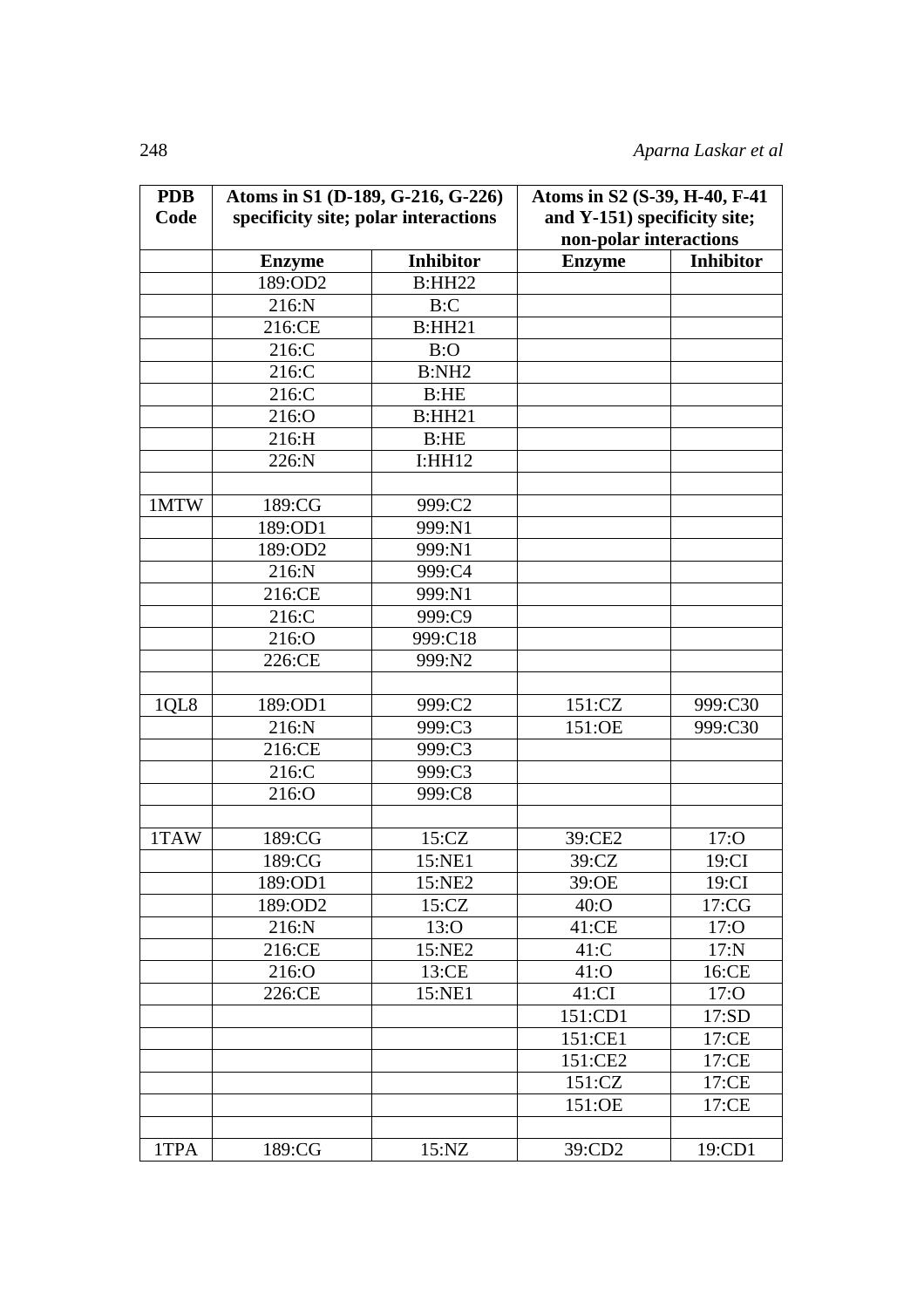| <b>PDB</b> | Atoms in S1 (D-189, G-216, G-226)<br>specificity site; polar interactions |                  | Atoms in S2 (S-39, H-40, F-41 |                  |  |
|------------|---------------------------------------------------------------------------|------------------|-------------------------------|------------------|--|
| Code       |                                                                           |                  | and Y-151) specificity site;  |                  |  |
|            |                                                                           |                  | non-polar interactions        |                  |  |
|            | <b>Enzyme</b>                                                             | <b>Inhibitor</b> | <b>Enzyme</b>                 | <b>Inhibitor</b> |  |
|            | 189:OD1                                                                   | 15:NZ            | 39:CE2                        | 19:CD1           |  |
|            |                                                                           |                  | Continued                     |                  |  |
|            | 189:OD2                                                                   | 15:NZ            | 39:CZ                         | 19:N             |  |
|            | 216:N                                                                     | 13:0             | 39:OE                         | 19:0             |  |
|            | 216:O                                                                     | $13:$ C          | $40:$ C                       | 17:NE1           |  |
|            | 226:CE                                                                    | 15:NZ            | $40:$ O                       | 17:NE1           |  |
|            |                                                                           |                  | 41:CE                         | 17:0             |  |
|            |                                                                           |                  | $41:$ C                       | $17:$ N          |  |
|            |                                                                           |                  | 41:0                          | 16:CE            |  |
|            |                                                                           |                  | 151:CE                        | 17:CG            |  |
|            |                                                                           |                  | 151:CZ                        | 17:CG            |  |
|            |                                                                           |                  | 151:OE                        | 17:CG            |  |
|            |                                                                           |                  |                               |                  |  |
| 1TYN       | 189:CG                                                                    | 246:C46          | 39:OE                         | 246:C37          |  |
|            | 189:OD1                                                                   | 246:N48          | 41:0                          | 246:C34          |  |
|            | 189:OD2                                                                   | 246:N48          | $41:$ C                       | 246:C39          |  |
|            | 216:N                                                                     | 246:N45          |                               |                  |  |
|            | 216:CE                                                                    | 246:N48          |                               |                  |  |
|            | 216:O                                                                     | 246:C52          |                               |                  |  |
|            | 226:CE                                                                    | 246:N47          |                               |                  |  |
|            |                                                                           |                  |                               |                  |  |
| 1XUF       | 189:CG                                                                    | 246:N1           | 41:CE                         | 246:E2'          |  |
|            | 189:OD1                                                                   | 246:C7           | $41:$ C                       | 246:E2'          |  |
|            | 189:OD2                                                                   | 246:EN2          | 41:0                          | 246:C2'          |  |
|            | 216:N                                                                     | 246:C6           | 41:CB                         | 246:N2'          |  |
|            | 216:CE                                                                    | 246:N1           | 41:CB                         | 246:E2'          |  |
|            | 216:C                                                                     | 246:EN1          |                               |                  |  |
|            | 216:E                                                                     | 246:C6           |                               |                  |  |
|            | 226:N                                                                     | 246:EN2          |                               |                  |  |

# **Hydrogen-bonding patterns of Trypsin-Inhibitor Interactions**

We also analyzed the hydrogen-bonding patterns in the binding of trypsin with its inhibitors and shown in Table.VII. Like those of thrombin, all the complexes exhibited a network of hydrogen bonding which include many important specificity pocket residues (shown in bold letters).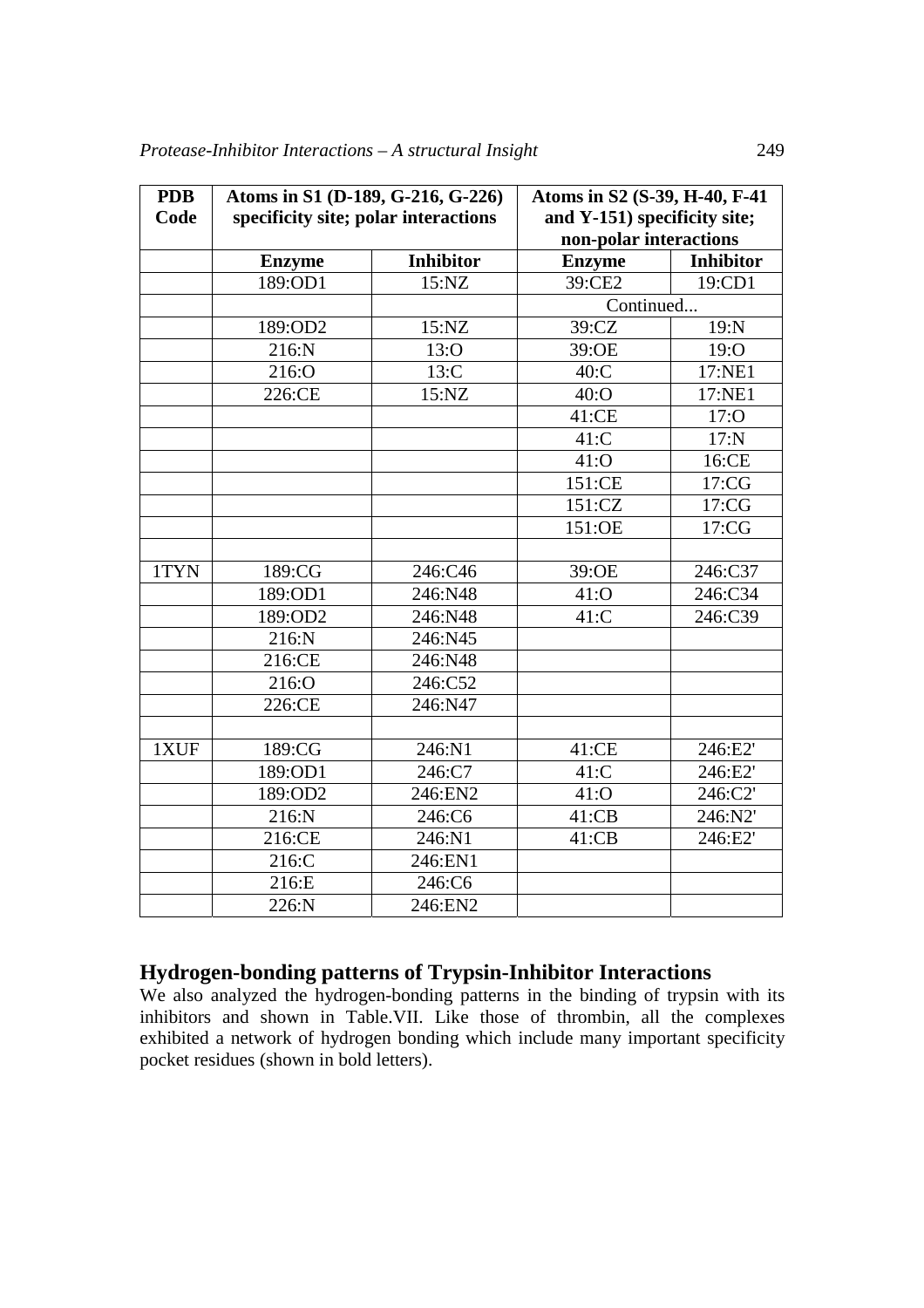Table VII: Analysis of the hydrogen-bonding pattern of the complexes of trypsin with its selected inhibitors with known experimental structures in reference to the specificity pockets. Atom name convention is the same as in protein data bank (PDB). Atoms of trypsin in the specificity pockets, which are involved in hydrogen-bonding with the inhibitor, are shown in bold letters.

| <b>PDB ID</b>      | <b>HYDROGEN BONDING</b>                |                    |  |  |
|--------------------|----------------------------------------|--------------------|--|--|
| (Enzyme-Inhibitor) | <b>Enzyme/Inhibitor: Residue: Atom</b> |                    |  |  |
|                    | <b>DONOR</b>                           | <b>ACCEPTOR</b>    |  |  |
| 1ANI               | ANII:I10:HN                            | ANIE:E41:O         |  |  |
| (ANIE-ANII)        | <b>ANII:I8:HZ3</b>                     | ANIE: E190:O       |  |  |
|                    | <b>ANIE:E192:HE21</b>                  | ANII:17:O          |  |  |
|                    | ANIE:E193:HN                           | <b>ANII:I8:O</b>   |  |  |
|                    | ANIE:E195:HN                           | <b>ANII:I8:O</b>   |  |  |
|                    | <b>ANII:I8:HN</b>                      | ANIE: E214:O       |  |  |
|                    | ANIE:E216:HN                           | ANII:I6:O          |  |  |
|                    | <b>ANII:I6:HN</b>                      | <b>ANIE:E216:O</b> |  |  |
|                    | ANIE:E219:HN                           | ANII:I4:O          |  |  |
| 1AQ7               | AQ7B:1H:H721                           | AQ7A:189:OD1       |  |  |
| $(AQ7E-AQ7I)$      | AQ7B:1H:H731                           | AQ7A:189:OD2       |  |  |
|                    | AQ7A:192:HE21                          | AQ7B:1H:O56        |  |  |
|                    | AQ7B:1H:H57                            | AQ7A:214:O         |  |  |
|                    | AQ7B:1H:HO31                           | AQ7A:216:N         |  |  |
|                    | <b>AQ7A:216:HN</b>                     | AQ7B:1H:O31        |  |  |
|                    | <b>AQ7B:1H:H18</b>                     | AQ7A:216:O         |  |  |
|                    | AQ7A:219:HN                            | AQ7B:1H:016        |  |  |
|                    | AQ7B:1H:H68                            | AQ7A:219:O         |  |  |
|                    | AQ7B:1H:H732                           | AQ7A:219:O         |  |  |
| 1AZ8               | AZ8I:1H:H35                            | AZ8E:146:O         |  |  |
| $(AZ8E-AZ8I)$      | AZ8I:1H:H32                            | AZ8E:148:O         |  |  |
|                    | AZ8I:1H:H34                            | AZ8E:148:O         |  |  |
|                    | AZ8E:149:HG1                           | AZ8I:1H:N2         |  |  |
|                    | AZ8I:1H:H20                            | AZ8E:189:OD1       |  |  |
|                    | AZ8I:1H:H18                            | AZ8E:189:OD2       |  |  |
|                    | <b>AZ8I:1H:H21</b>                     | AZ8E:190:OG        |  |  |
|                    | <b>AZ8E:216:HN</b>                     | AZ8I:1H:03         |  |  |
|                    | AZ8I:1H:H19                            | AZ8E:219:O         |  |  |
| 1EJM               | <b>EJME:B519:HN</b>                    | <b>EJMI:A39:OH</b> |  |  |
| (EJME-EJMI)        | EJME:B517:HE                           | <b>EJMI:A40:O</b>  |  |  |
|                    | EJME:B517:HN                           | <b>EJMI:A41:O</b>  |  |  |
|                    | EJMEI:A57:ND1                          | EJMI:B514:SG       |  |  |
|                    | EJMEI:B539:HE                          | EJMI:A97:O         |  |  |
|                    | EJMEI:B539:HH22                        | EJMI:A97:O         |  |  |
|                    | EJMEI:B515:HH11                        | EJMI:A189:OD1      |  |  |
|                    | EJME:B515:HH21                         | EJMI:A189:OD1      |  |  |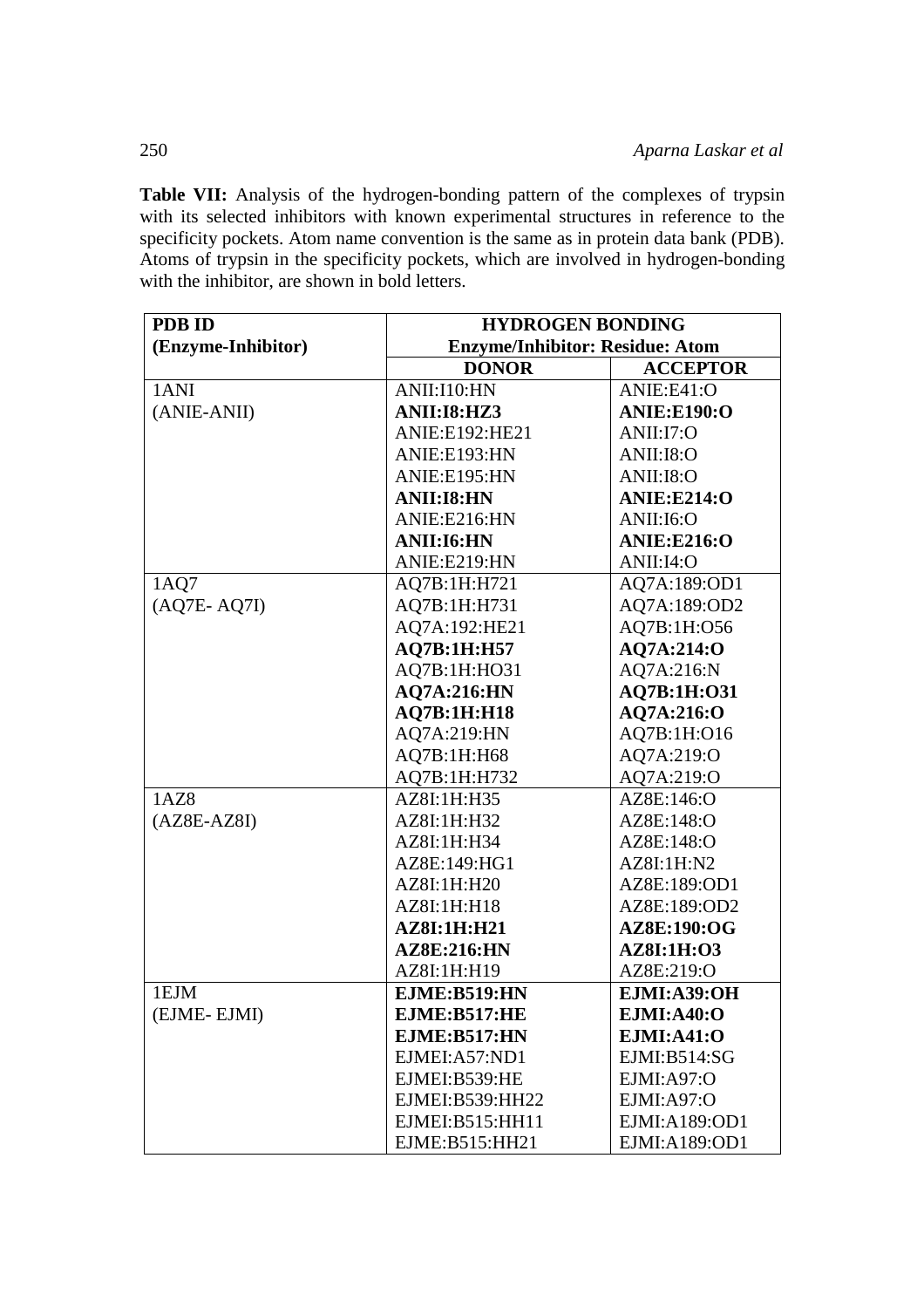|             | EJME:B515:HH11        | EJMI:A189:OD2        |
|-------------|-----------------------|----------------------|
|             | <b>EJME:B515:HH12</b> | <b>EJMI:A190:OG</b>  |
|             | EJME:A192:HE21        | EJMI:B514:O          |
|             | EJME:A193:HN          | EJMI:B515:O          |
|             | EJME:A195:HN          | EJMI:B515:O          |
|             | EJME:A195:HG          | EJMI:B515:O          |
|             | EJME: B515: HN        | <b>EJMI:A214:O</b>   |
|             | EJME: A216:HN         | EJMI:B513:O          |
|             | EJME:B515:HH22        | EJMI:A219:O          |
| 1JRS        | JRSE:A57:HE2          | JRSI:B3:O            |
| (JRSE-JRSI) | JRSI:B3:HH11          | JRSE:A189:OD1        |
|             | JRSI:B3:HH22          | JRSE:A189:OD2        |
|             | <b>JRSI:B3:HH12</b>   | <b>JRSE:A190:OG</b>  |
|             | JRSE:A192:HE21        | JRSI:B2:O            |
|             | <b>JRSI:B3:HN</b>     | JRSE: A214:O         |
|             | JRSE: A216: HN        | JRSI:B1:O            |
|             | JRSI:B3:HH21          | <b>JRSE:A219:O</b>   |
| 1MTW        | MTWI:999H:N28         | MTWE:48:O            |
| (MTWE-MTWI) | MTWI:999H:N28         | MTWE:48:OD1          |
|             | MTWI:999H:H322        | MTWE:49:N            |
|             | MTWI:999H:H321        | MTWE:49:O            |
|             | MTWE:51:HN            | MTWI:999H:N28        |
|             | MTWI:999H:O23         | <b>MTWE:242:O</b>    |
|             | MTWI:999H:O23         | <b>MTWE:245:O</b>    |
| 1QL8        | QL8I:A600H:H4         | QL8E:A57:NE2         |
| (QL8E-QL8I) | QL8E:A57:HE2          | QL8I:A600H:O1        |
|             | QL8E:A57:HE2          | QL8I:A600H:O4        |
|             | <b>QL8I:A999H:H1</b>  | <b>OL8E:A190:OG</b>  |
|             | QL8E:A193:HN          | QL8I:A600H:O2        |
| 1TYN        | TYNE:57:HE2           | TYNI:246H:O40        |
| (TYNE-TYNI) | TYNI:246H:H471        | TYNE:189:OD1         |
|             | TYNI:246H:H481        | TYNE:189:OD2         |
|             | TYNI:246H:H472        | <b>TYNE:190:OG</b>   |
|             | TYNE:192:HE21         | TYNI:246H:O49        |
|             | <b>TYNE:193:HN</b>    | TYNI:246H:O41        |
|             | <b>TYNE:195:HN</b>    | TYNI:246H:O41        |
|             | <b>TYNI:246H:H12</b>  | <b>TYNE:214:0</b>    |
|             | <b>TYNI:216:HN</b>    | <b>TYNI:246H:O50</b> |
|             | <b>TYNI:246H:H51</b>  | <b>TYNE:216:O</b>    |
|             | TYNI:246H:H482        | TYNE:219:O           |
| 1XUK        | XUKE:246H:H11         | XUKE:189:OD2         |
| (XUKE-XUKI) | <b>XUKE:190:HG</b>    | <b>XUKI:246H:N2</b>  |
|             | XUKE:246H:H12         | XUKI:219:O           |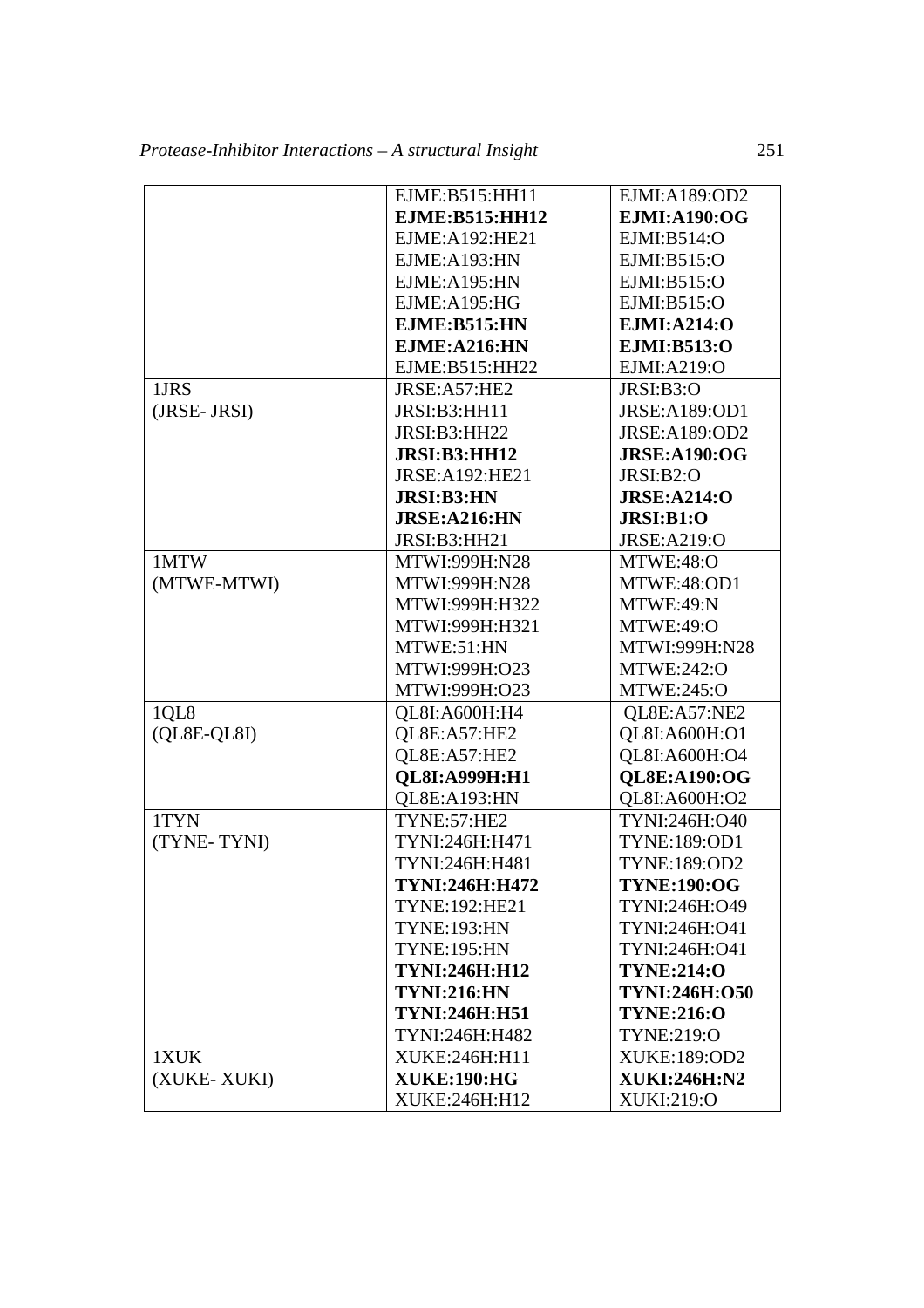Many protease inhibitors have been developed using proteases as target for rational design (Turk *et al*., 2005). It would be useful if these hydrogen bonds are maintained and more are incorporated wherever possible. Judicial inclusion of newer groups in the designed inhibitors should be placed in such positions so as to maximize these hydrogen-bonding interactions.

## **Empirical Energies of Trypsin-Inhibitor Interactions**

The index of binding affinity between the protease and inhibitors is very useful in predicting the stronger inhibitors. The calculated empirical energies interim of contributions from the van der Waals and electrostatic components of the interactions between trypsin and its inhibitors presented in Table.VIII. In case of two selected trypsin-inhibitor complexes showed positive values of empirical energies indicating very unstable complex formation. This may be due some imperfection in the structure of these complexes or due to unfavourable charge distribution as the electrical components were positive while van der Waals component had very high negative values (shown in bold in Table.VIII); however, it was not further analyzed. The interaction energies of other complexes were negative indicating stable complex formation with van der Waals contributions ranging from -87 to -28 Kcals/mole of the same order as those of thrombin-inhibitor complexes and the electrostatic contributions ranged from -322 to -14 Kcals/mole. These experimental structures also may serve as the starting point in the process of drug design to make better inhibitors followed by improvements in other drug-like properties.

| PDB ID | Empirical energies of protein-ligand interactions |            |           |  |
|--------|---------------------------------------------------|------------|-----------|--|
|        | van der Waals                                     | Electrical | Total     |  |
| 1ANI   | $-83.91$                                          | $-67.51$   | $-151.42$ |  |
| 1AQ7   | $-53.86$                                          | $-42.43$   | $-96.29$  |  |
| 1AZ8   | $-38.40$                                          | $-18.87$   | $-57.27$  |  |
| 1EJM   | $-95.59$                                          | 125.63     | 30.04     |  |
| 1JRS   | $-35.46$                                          | $-82.59$   | $-118.06$ |  |
| 1MTW   | $-43.03$                                          | $-16.45$   | $-59.48$  |  |
| 1QL8   | $-46.24$                                          | $-18.20$   | $-64.45$  |  |
| 1TAW   | $-87.56$                                          | $-322.81$  | $-410.37$ |  |
| 1TPA   | $-88.11$                                          | 101.95     | 13.83     |  |
| 1TYN   | $-57.21$                                          | $-31.47$   | $-88.68$  |  |
| 1XUF   | $-28.11$                                          | $-14.34$   | $-42.45$  |  |

**Table VIII:** Calculated values of empirical energies of protein-ligand interactions of the experimental structures of complexes of trypsin with its inhibitors with the van der Waals and electrical contributions.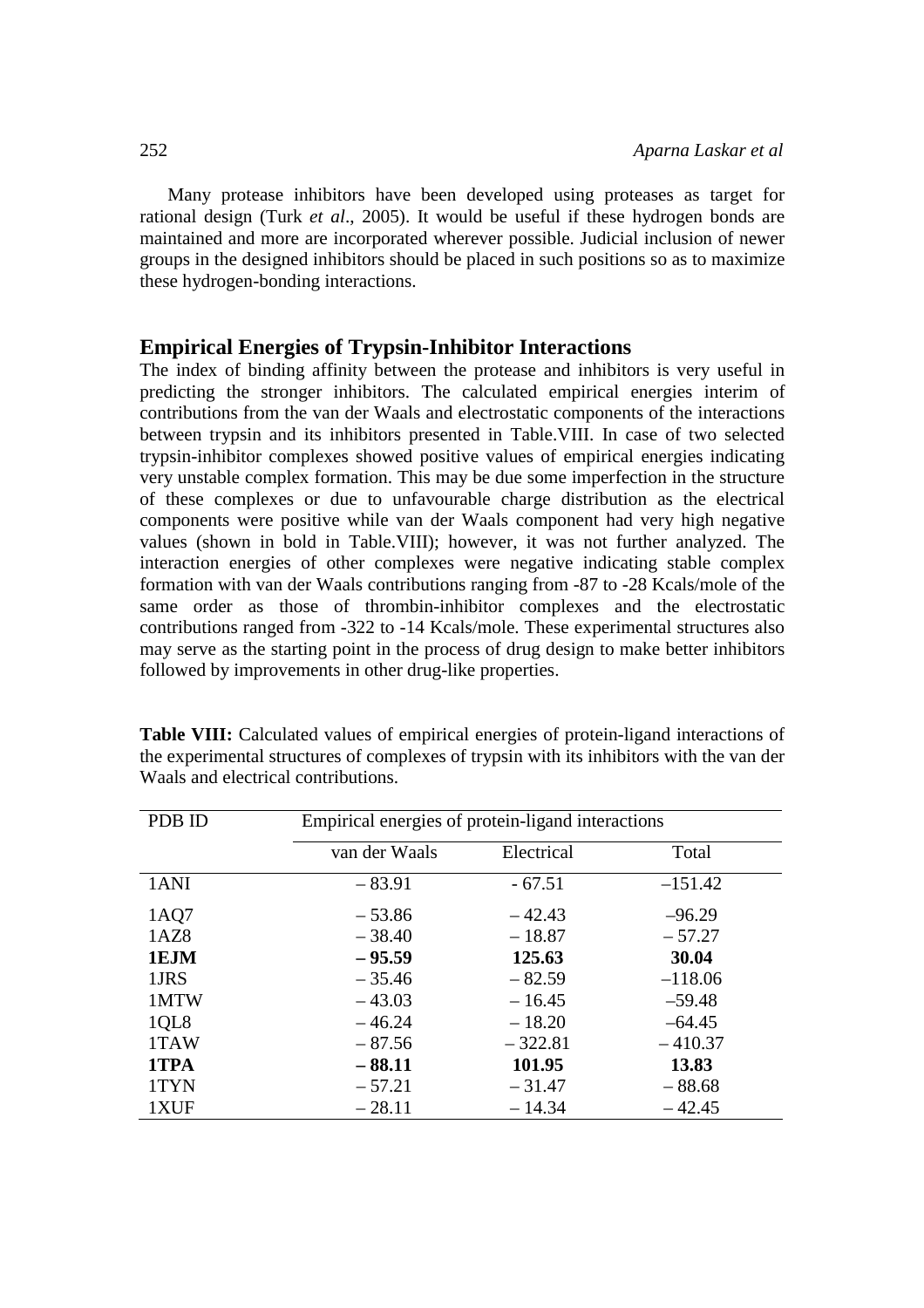### **Empirical binding energies of modeled protease-inhibitor complexes**

We predicted the structures of the protease-inhibitor complexes using our predicted models and calculated their interaction energies using the DOCKING module of InsightII. Table.IX presents the values of the energies of modeled complexes along with the calculated values of energies of the experimental structures of complexes (PDB Codes: 1GBI, 1GBD and 1GBM), which were used to predict the structure of these complexes with the same inhibitor bound to them. Structures of three complexes with three different inhibitors from PDB structures were predicted by homologybased method for the protease from *P. furiosus* of the SA clan. It may be noted that the values of the empirical interaction energies are comparable to those of the experimental structures (Table.IX). Two other threading based models of the proteases from *P. falciparum* and *N. crassa* of the SA clan were used to predict the structures of the complexes using the x-ray structure 1GBM with the inhibitor present in the PDB file. In theses cases also the values of calculated energies are comparable to each other. Thus, it may be stated that the modeled structures predicted by us are suitable for design of inhibitors.

| <b>PDB</b><br>Code | of<br><b>Structure</b><br><b>Complex</b> | <b>Empirical energies of protein-ligand</b><br>interactions |                   |              |  |
|--------------------|------------------------------------------|-------------------------------------------------------------|-------------------|--------------|--|
|                    |                                          | van der Waals                                               | <b>Electrical</b> | <b>Total</b> |  |
| 1GBI               | x-ray                                    | $-34.35$                                                    | $-77.12$          | $-111.47$    |  |
| 1GBD               | x-ray                                    | $-32.38$                                                    | $-90.71$          | $-123.29$    |  |
| 1GBM               | x-ray                                    | $-41.34$                                                    | $-90.48$          | $-131.82$    |  |
| 1GBI               | Model $(P.$ furiosus)                    | $-28.78$                                                    | $-123.80$         | $-152.59$    |  |
| 1GBD               | Model ( <i>P. furiosus</i> )             | $-27.91$                                                    | $-43.96$          | $-71.87$     |  |
| 1GBM               | Model (P. furiosus)                      | $-22.47$                                                    | $-24.42$          | $-46.90$     |  |
| 1GBM               | Model ( <i>P.falciparum</i> )            | $-13.09$                                                    | $-30.63$          | $-43.72$     |  |
| 1GBM               | Model (N. crassa)                        | $-41.24$                                                    | $-100.93$         | $-142.18$    |  |

**Table IX:** Calculated values of empirical energies of protein-ligand interactions of the modeled structures of complexes in comparison to the reference experimental structures with the van der Waals and electrical contributions.

### **Free energies (**Δ**G) of the protease-inhibitor interactions**

Now methods are evolving for the calculation of binding affinities in terms of ΔG and  $K_d$  values which can be compared with experimental data obtained from wet laboratory experiments using physico-chemical techniques (Mitchell *et al*., 1996a, Mitchell *et al*., 1996b). In this study we have used one such technique, linear interaction energy (LIE) method, for calculation of ΔG values of a few complexes and compared them with wet-lab experimental results as well as with results calculated using other method (Table.X). Biomolecular Ligand Energy Evaluation Protocol (BLEEP) is a knowledge-based method that derives potentials of mean force (PMF)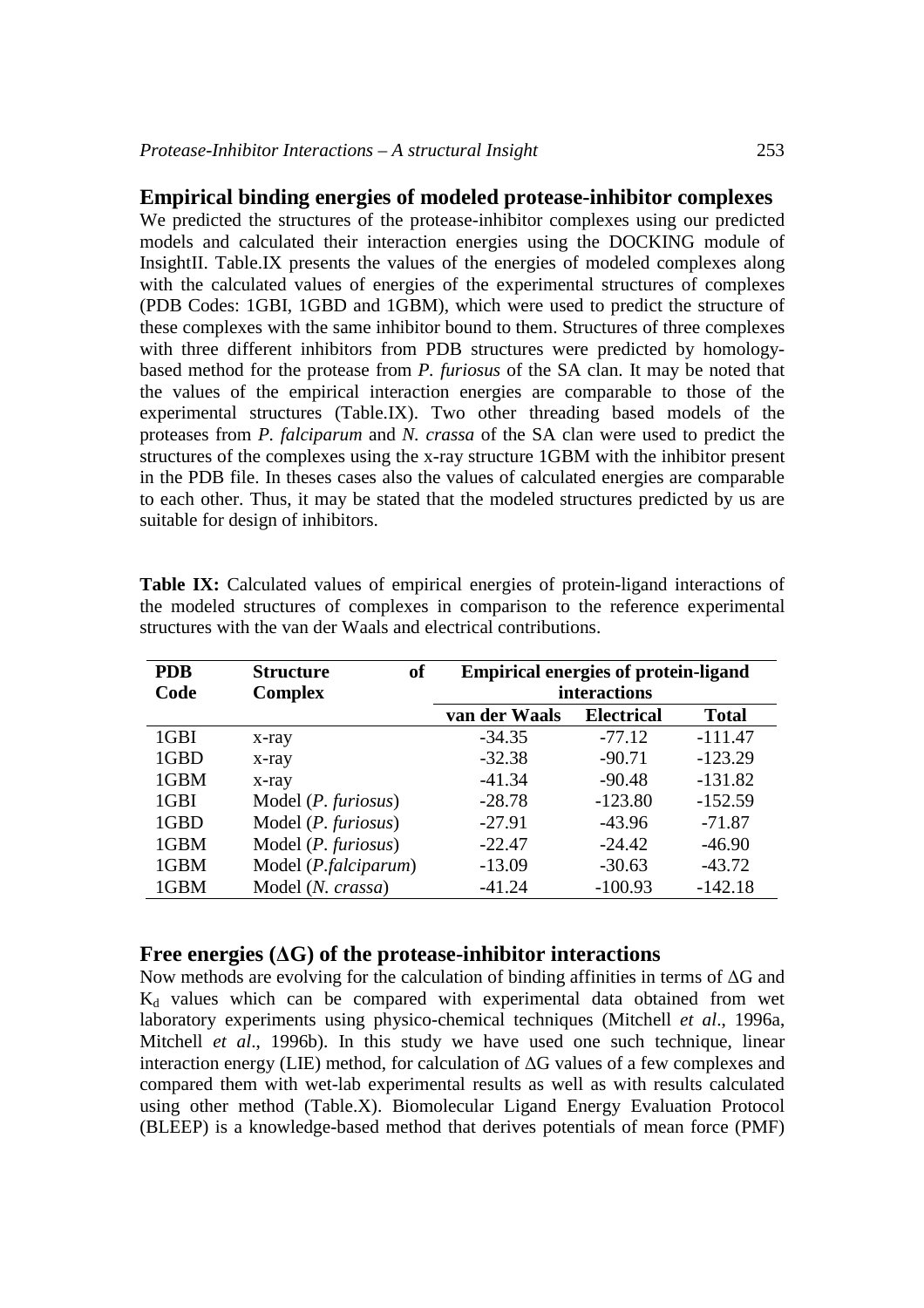by converting the distribution of atom distances between 2.5Å and 8.0Å in a proteinligand system into pair potential like functions.

**Table X:** Binding free energies (ΔG) calculated by linear interaction energy (LIE) method and comparison with the values available in website http://www.mitchell.ch.cam.ac.uk/pld/background\_energy\_bleep.html calculated by BLEEP using potentials of mean force (PMF) method and determined experimental techniques.

| <b>PDB</b> | <b>Inhibitors</b>      | Values of AG in (in Kcals/mol) |                        |         |                |               |
|------------|------------------------|--------------------------------|------------------------|---------|----------------|---------------|
| Code       |                        |                                |                        |         |                |               |
|            |                        |                                | Calculated by us using |         | <b>BLEEP**</b> | Experimental* |
|            |                        |                                | <b>LIE</b>             |         |                |               |
|            |                        | vdW                            | Elec.                  | Total   |                |               |
| 1ARC       | <b>TLCK</b>            | $-4.22$                        | $-6.38$                | $-3.86$ |                |               |
| 1BCR       | antipain               | $-5.00$                        | $-4.67$                | $-1.53$ |                |               |
| 1BCS       | chymostatin            | $-7.87$                        | $-12.89$               | $-7.70$ |                |               |
| 1BRA       | Benzamidine            | $-7.70$                        | $-8.08$                | $-5.27$ | $-2.49$        | $-2.49$       |
| 1D3D       | Hirugen                | $-2.14$                        | -7.68                  | $-4.18$ | $-12.38$       | $-12.38$      |
| 1DWC       | argatroban             | $-2.80$                        | $-3.40$                | $-2.15$ | $-10.09$       | $-10.09$      |
| 1EQ9       | <b>PMSF</b>            | $-6.39$                        | $-4.22$                | $-4.11$ |                |               |
| 1PPH       | <b>NAPAP</b>           | $-9.61$                        | $-7.12$                | $-5.06$ | $-8.48$        | $-8.48$       |
| 1TNG       | 2-amino-methyl-        | $-6.42$                        | $-3.70$                | $-2.87$ | $-4.00$        | $-4.00$       |
|            | cyclohexane            |                                |                        |         |                |               |
| 1TNH       | 2,4-fluorobenzy-       | $-5.96$                        | $-6.62$                | $-2.09$ | $-4.59$        | $-4.59$       |
|            | lamine                 |                                |                        |         |                |               |
| 1TNK       | 2,3-phenylpropyl-      | $-8.94$                        | $-2.16$                | $-2.51$ | $-2.03$        | $-2.03$       |
|            | amine                  |                                |                        |         |                |               |
| 1KZD       | tyrostatin             | $-5.25$                        | $-14.65$               | $-8.16$ |                |               |
| 1VGC       | L-para-chloro-1-       | $-5.13$                        | $-7.24$                | $-4.42$ |                |               |
|            | acetamido boronic acid |                                |                        |         |                |               |

### **Search of protease sequences in the human genome**

Current drug discovery efforts are based on rationally identifying chemical compounds that will bind to therapeutic target molecules such as proteins. These efforts are based on the 3D structure of the target molecule and use a variety of computer-based molecular modeling techniques to exploit the 3D structural information. Of the approximately 400 known human proteases, approximately 14% are under investigation as drug targets. The initial annotation of the approximately 30,000 human proteome set includes approximately 500 proteases. Bioinformatics analysis can now be performed on complete human protease families. New sequences will require evaluation of their function in normal physiology and human disease. Genomic sequence information will have a central role in the validation of protease drug targets (Southan, C. 2001).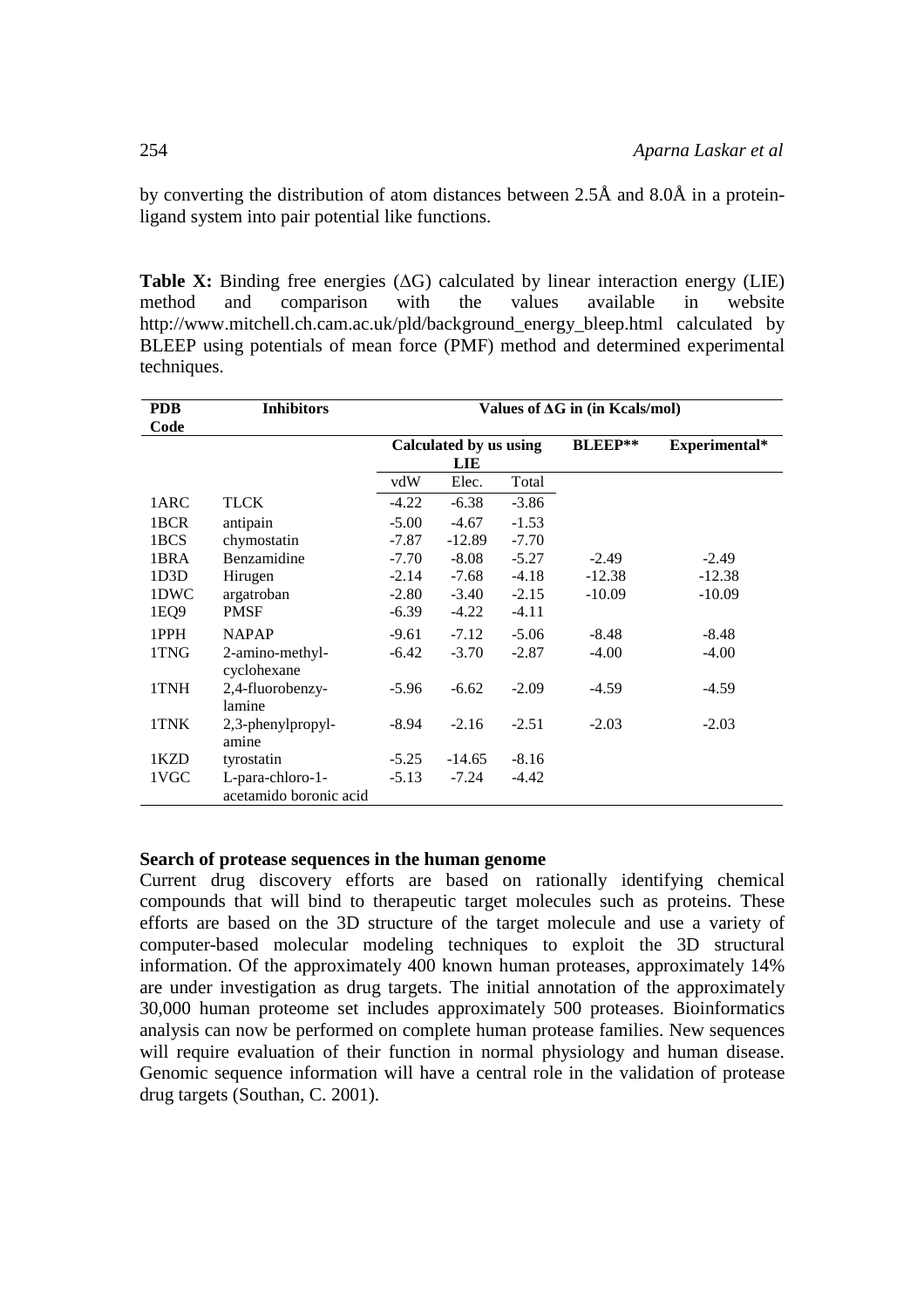The sequences of proteases from different clans, which were used to predict structures were submitted to Genome BLAST and compared with human genome for examining the suitability for use in target based drug design. Proteases from different pathogenic organism like protozoa, fungi and archea were selected for predicting their 3-D structures. Close sequence homology of these sequences with any human protease sequence may make these proteases unsuitable for using as a drug target.

As a positive control of the human genome search for identification of homologous sequences we used some human protease sequences from different clans, which were used in this study. Although the human protease genes are interrupted by introns, the genomic BLAST search, over all 6 reading frames, could identify homologous sequences in the genome. The identities of the portions of the sequence alignments varied from 34% to 100% in a number of human chromosomes like 1, 3, 4, 8, 12, 13, 16, 17, 18 and 19 with high bit score (229) and significant expect values  $(3x10^{-58})$ . Thus, this type search would be able to identify any significant homology with the pathogenic protease target sequences.

We used all the protease sequences of the clans of the lower organisms, which are potentially pathogenic, modeled by us in the genomic BLAST search in the human genome. It was found that in all the cases no significant match was found with any bigger segment (>10AA). The best expect value of  $6x10^{-9}$  with 38% identity over a stretch of 100 AA was found with *Dictyostelium discoideum* protease of the SE clan. The next best expect value (6x10-6) with 40% AA identity over a stretch of 50AA with *Pyrococcus abyssi* protease of the same clan. These matches were due to some homologous segment from certain domain of the proteases, which may exhibit some structural similarity with the human protease. No other protease that we modeled showed any significant match (Expect value  $> 0.02$ ). Thus, the designed inhibitors of proteases are very less likely to cause any interference with the human protease.

## **Conclusion**

The aim of the work reported here is to develop a structural perspective about the properties that define the specificity of the binding interface between these inhibitors and trypsin-like serine proteases. Most of the serine protease inhibitors from different sources have been found to have considerable medical and industrial importance and they are being extensively studied to obtain an insight into mechanisms for understanding the specificity of inhibition of enzyme catalysis.

In this work, we have analyzed the nature interaction of serine proteases with their inhibitors in atomic details in the experimental structures. Superposition of the structures of the enzymes with respect to each other brought all the inhibitors in the binding sites of the well studied serine proteases, thrombin and trypsin, giving the complementary shapes of the active sites. The surfaces of the indirectly superposed inhibitors were used to assess the nature of the specificity pockets of these enzymes. Individual complexes were used to identify the atoms of the inhibitors which were in close proximity of the enzymes. Thus, it was established that the nature of S1 specificity site was mostly polar and that of S2 specificity site was mostly non-polar of both the serine proteases, thrombin and trypsin.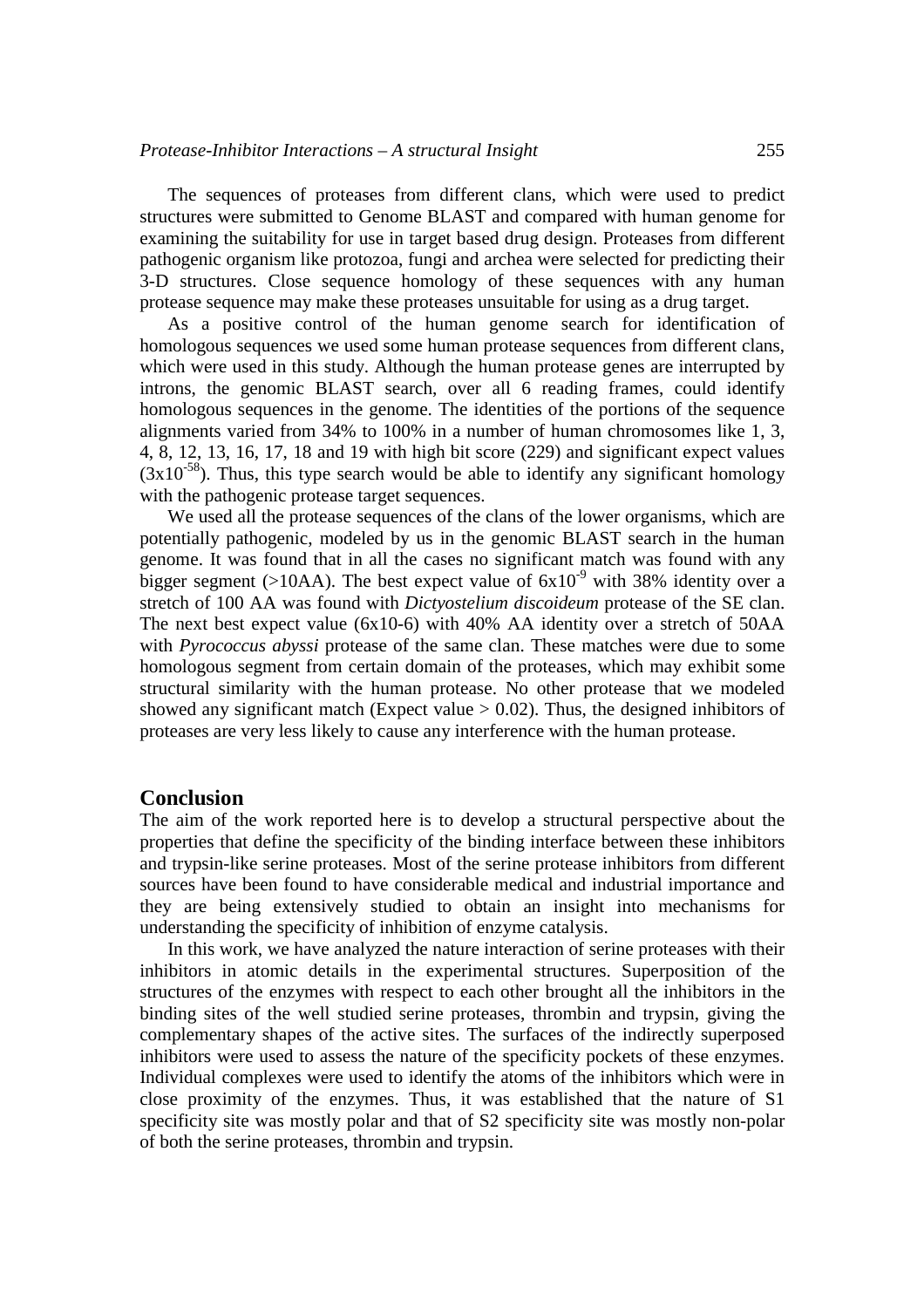The calculation of the van der Waals and electrical components the empirical interaction energies showed that in most of the complexes were stabilized by higher electrostatic interactions. All the enzyme-inhibitor complexes were stabilized by an intricate network of hydrogen binding involving the specificity site residues. I calculated the free energy of binding using the linear interaction energy (LIE) method and compared with the reported values calculated using the BLEEP software and determined experimentally, which were in good agreement. Some of our modeled structures of proteases were used to predict the structures enzyme-inhibitor to demonstrate that these structures can be used for rational design of specific inhibitors. Finally it was established that our modeled proteases of pathogenic organisms bear very little homology with the proteases of human genome.

### **Acknowledgements**

This work was carried out and supported by The Indian Institute of Chemical Biology, Kolkata-700032, West Bengal, India.

# **References**

- [1] Barrett, A. J., Rawlings, N. D. & O'Brien, E. A. (2001). The MEROPS database as a protease information system. J Struct Biol 134, 95-102
- [2] Bitoun, E., Chavanas, S., Irvine, A. D., et al. (2002). Netherton syndrome: disease expression and spectrum of SPINK5 mutations in 21 families. J Invest Dermatol 118, 352-61
- [3] Blow, D. M. (1997). The tortuous story of Asp. His. Ser: structural analysis of alpha-chymotrypsin. Trends Biochem Sci 22, 405-8
- [4] Czapinska, H. & Otlewski, J. (1999). Structural and energetic determinants of the S1-site specificity in serine proteases. Eur J Biochem 260, 571-95
- [5] De Filippis, V., Colombo, G., Russo, I., et al. (2002). Probing the hirudinthrombin interaction by incorporation of noncoded amino acids and molecular dynamics simulation. Biochemistry 41, 13556-69
- [6] Hedstrom, L. (2002). Serine protease mechanism and specificity. Chem Rev 102, 4501-24
- [7] Huber, R., Kukla, D., Bode, W., et al. (1974). Structure of the complex formed by bovine trypsin and bovine pancreatic trypsin inhibitor. II. Crystallographic refinement at 1.9 A resolution. J Mol Biol 89, 73-10
- [8] James, M. N. (2006). The peptidases from fungi and viruses. Biol Chem 387, 1023-9
- [9] Knowles, J. R. (1965). Enzyme specificity: alpha-chymotrypsin. J Theor Biol 9, 213-28
- [10] Krol, J., Kopitz, C., Kirschenhofer, A., et al. (2003). Inhibition of intraperitoneal tumor growth of human ovarian cancer cells by bi- and trifunctional inhibitors of tumor-associated proteolytic systems. Biol Chem 384, 1097-102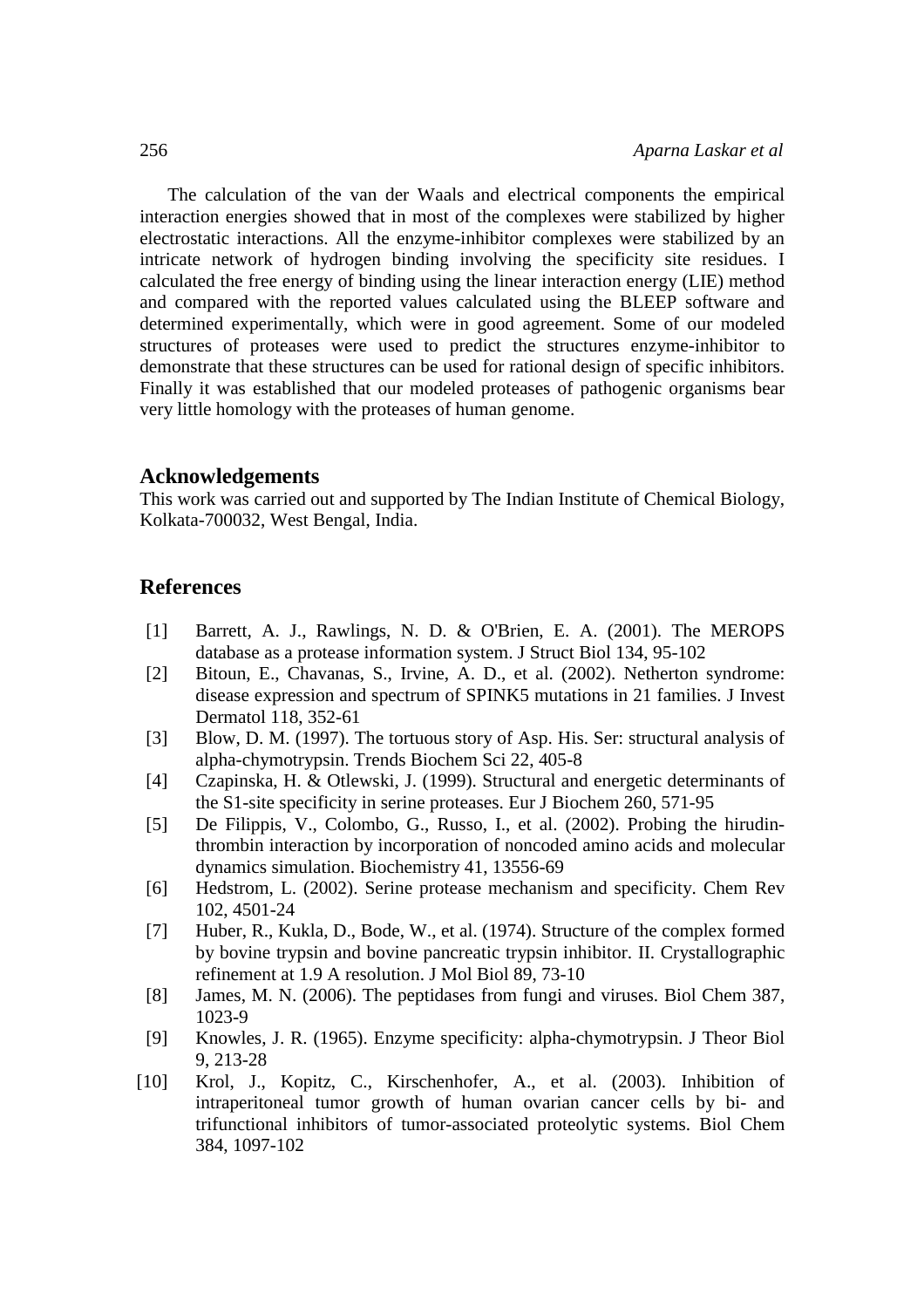- [11] Laskowski, M., Jr. & Kato, I. (1980). Protein inhibitors of proteinases. Annu Rev Biochem 49, 593-626
- [12] Lehesjoki, A. E. (2003). Molecular background of progressive myoclonus epilepsy. Embo J 22, 3473-8
- [13] Lomas, D. A., Lourbakos, A., Cumming, S. A., et al. (2002). Hypersensitive mousetraps, alpha1-antitrypsin deficiency and dementia. Biochem Soc Trans 30, 89-92
- [14] Luzhkov, V. B., Almlof, M., Nervall, M., et al. (2006). Computational study of the binding affinity and selectivity of the bacterial ammonium transporter AmtB. Biochemistry 45, 10807-14.
- [15] McKay, T. R., Bell, S., Tenev, T., et al. (2003). Procaspase 3 expression in ovarian carcinoma cells increases survivin transcription which can be countered with a dominant-negative mutant, survivin T34A; a combination gene therapy strategy. Oncogene 22, 3539-47
- [16] Ma, W., Tang, C. & Lai, L. (2005). Specificity of trypsin and chymotrypsin: loop-motion-controlled dynamic correlation as a determinant. Biophys J 89, 1183-93
- [17] Mitchell, J.B.O., et al. (1999a). BLEEP Potential Of mean force describing protein - Ligand Interactions: I. Generating Potential. Journal of Computational Chemistry 20, 1165-1176
- [18] Mitchell, J.B.O., et al. (1999b). BLEEP Potential Of mean force describing protein - Ligand Interactions: II. Calculation of Binding Energies and Comparison with Experimental Data. Journal of Computational Chemistry 20, 1177-1185
- [19] Perona, J. J. & Craik, C. S. (1995). Structural basis of substrate specificity in the serine proteases. Protein Sci 4, 337-60
- [20] Prasad, S., Cantwell, A. M., Bush, L. A., et al. (2004). Residue Asp-189 controls both substrate binding and the monovalent cation specificity of thrombin. J Biol Chem 279, 10103-8
- [21] Rezaie, A. R. (1998). Reactivities of the S2 and S3 subsite residues of thrombin with the native and heparin-induced conformers of antithrombin. Protein Sci 7, 349-57
- [22] Ritchie, B. C. (2003). Protease inhibitors in the treatment of hereditary angioedema. Transfus Apher Sci 29, 259-67
- [23] Shotton, D. M. & Watson, H. C. (1970). Three-dimensional structure of tosylelastase. Nature 225, 811-6
- [24] Southan, C. (2001). A genomic perspective on human proteases as drug targets. Drug Discov Today 6, 681
- [25] Telang, M., Srinivasan, A., Patankar, A., et al. (2003). Bitter gourd proteinase inhibitors: potential growth inhibitors of Helicoverpa armigera and Spodoptera litura. Phytochemistry 63, 643-52
- [26] Turk, B., Turk, D. & Salvesen, G. S. (2002). Regulating cysteine protease activity: essential role of protease inhibitors as guardians and regulators. Curr Pharm Des 8, 1623-37